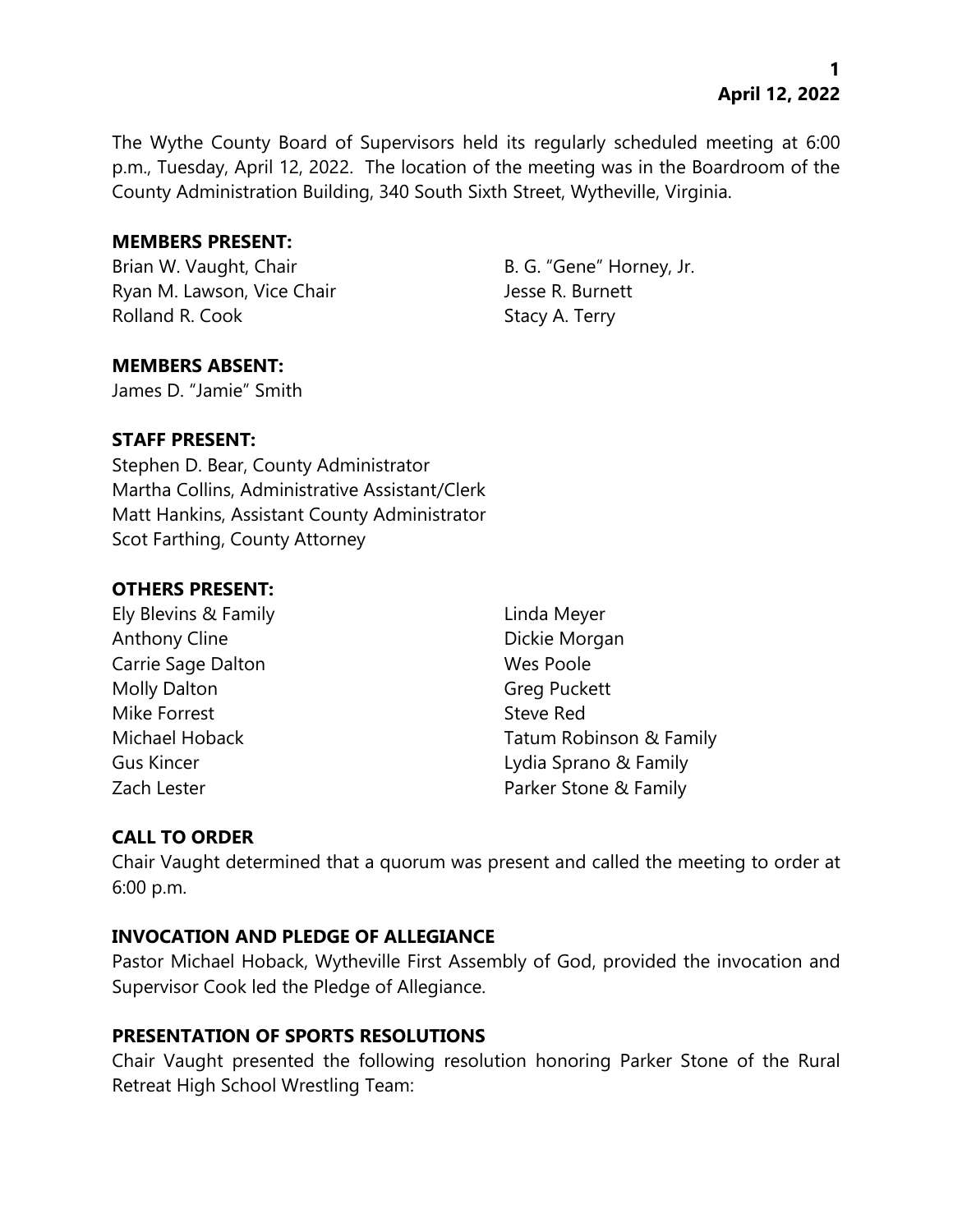# **WYTHE COUNTY RESOLUTION 2022-01 A RESOLUTION HONORING PARKER STONE OF THE RURAL RETREAT HIGH SCHOOL WRESTLING TEAM**

**WHEREAS**, junior Parker Stone completed his 2021-2022 wrestling season with an overall record of 32-2; and,

**WHEREAS**, Parker advanced to the Virginia High School League Group 1A State Wrestling Championships on February 19, 2022, at the Salem Civic Center; and,

**WHEREAS**, Parker defeated Tanner Hartford of Grundy capturing the 2022 State Championship title in the 106-pound weight class; and,

**WHEREAS,** the Wythe County Board of Supervisors officially commends Parker for his spirit, character, and dedication to excellence for which we should all strive.

**NOW, THEREFORE, BE IT RESOLVED,** that the Wythe County Board of Supervisors presents this resolution to Parker Stone in recognition of his 2022 individual Wrestling State Championship title; and,

**BE IT FURTHER RESOLVED,** that a copy of this resolution be incorporated into the official minutes of the Wythe County Board of Supervisors.

Adopted this  $12<sup>th</sup>$  day of April 2022.

Supervisor Terry made a motion, seconded by Supervisor Horney, to adopt Resolution 2022-01 honoring Parker Stone of the Rural Retreat High School Wrestling Team.

The vote on the motion was as follows:

AYES: Brian W. Vaught Jesse R. Burnett Ryan M. Lawson Stacy A. Terry

Rolland R. Cook B. G. "Gene" Horney, Jr.

NAYS: None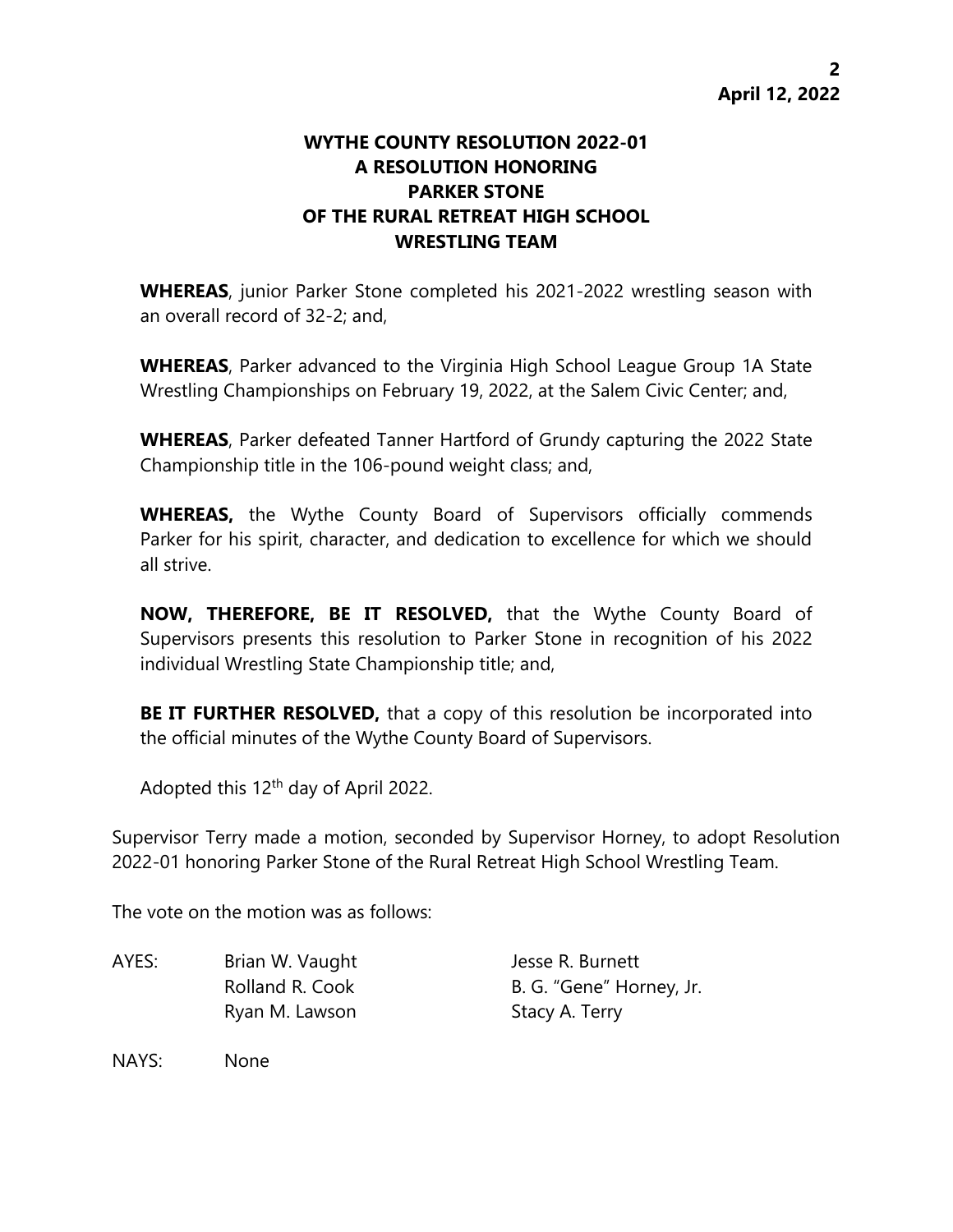ABSENT: James D. "Jamie" Smith

Chair Vaught also presented the following resolution honoring Ely Blevins of the Rural Retreat Wrestling Team:

# **WYTHE COUNTY RESOLUTION 2022-02 A RESOLUTION HONORING ELY BLEVINS OF THE RURAL RETREAT HIGH SCHOOL WRESTLING TEAM**

**WHEREAS**, junior Ely Blevins completed his 2021-2022 wrestling season with an overall record of 34-1; and,

**WHEREAS**, Ely advanced to the Virginia High School League Group 1A State Wrestling Championships on February 19, 2022, at the Salem Civic Center; and,

**WHEREAS**, Ely defeated Aaron Peterson of Grayson County capturing the 2022 State Championship title in the 132-pound weight class; and,

**WHEREAS,** the Wythe County Board of Supervisors officially commends Ely for his spirit, character, and dedication to excellence for which we should all strive.

**NOW, THEREFORE, BE IT RESOLVED,** that the Wythe County Board of Supervisors presents this resolution to Ely Blevins in recognition of his 2022 individual Wrestling State Championship title; and

**BE IT FURTHER RESOLVED,** that a copy of this resolution be incorporated into the official minutes of the Wythe County Board of Supervisors.

Adopted this  $12<sup>th</sup>$  day of April 2022.

Supervisor Horney made a motion, seconded by Supervisor Cook, to adopt Resolution 2022-02 honoring Ely Blevins of the Rural Retreat High School Wrestling Team.

The vote on the motion was as follows:

AYES: Brian W. Vaught Jesse R. Burnett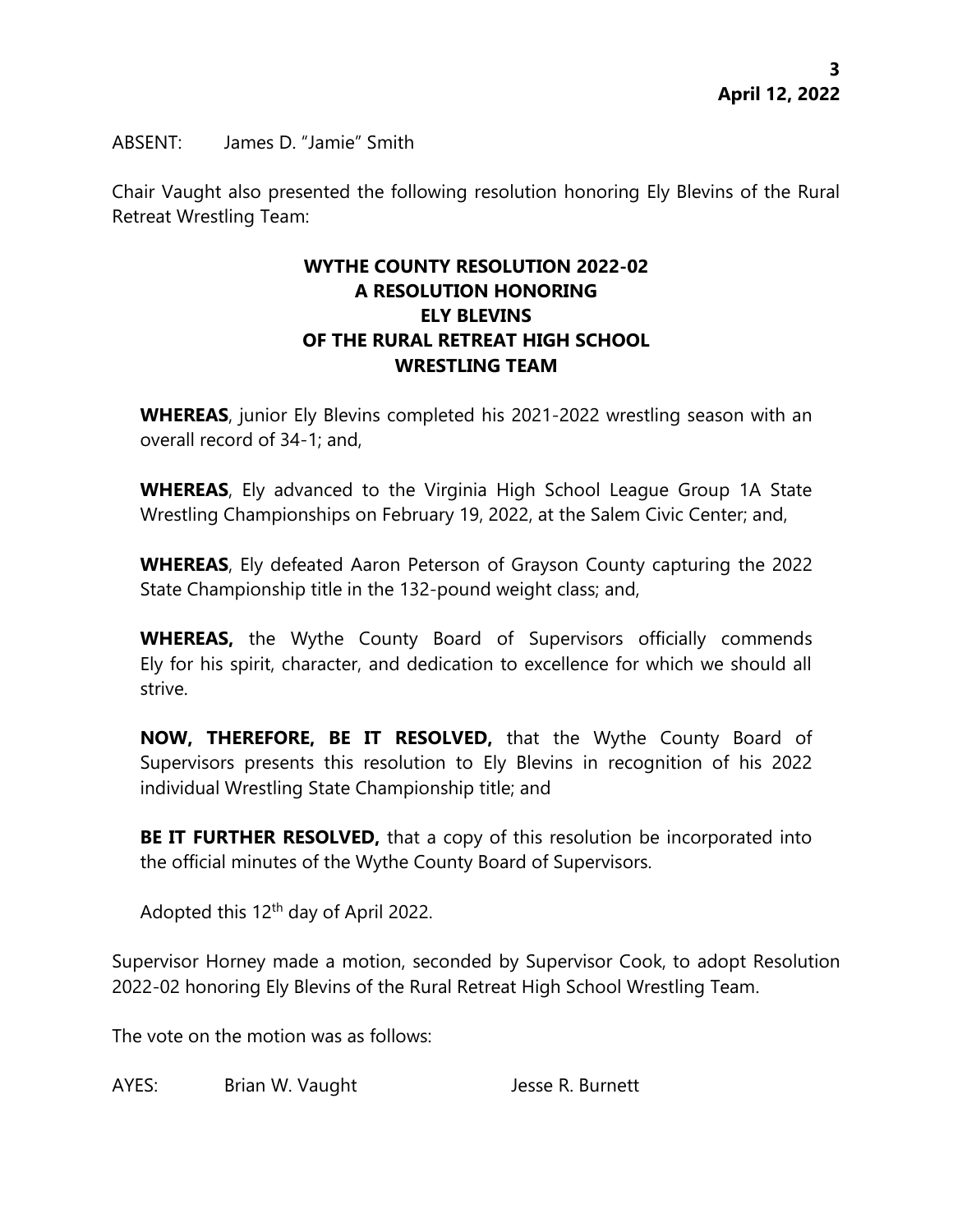Ryan M. Lawson Stacy A. Terry

Rolland R. Cook B. G. "Gene" Horney, Jr.

NAYS: None

ABSENT: James D. "Jamie" Smith

Chair Vaught presented the following resolution honoring the George Wythe High School 200-Yard Girls Medley Relay Team:

# **WYTHE COUNTY RESOLUTION 2022-03 A RESOLUTION HONORING THE GEORGE WYTHE HIGH SCHOOL 200-YARD GIRLS MEDLEY RELAY TEAM**

**WHEREAS**, the George Wythe High School 200-yard Girls Medley Relay Team, consisting of senior Tatum Robinson, senior Morgan Dalton, sophomore Lydia Sprano and freshman Carrie Sage Dalton completed a very successful 2021-2022 season; and,

**WHEREAS**, the George Wythe High School 200-yard Medley Relay Team advanced to the 2021-2022 Virginia High School League State Class 1A/2A Swim & Dive Championship in Richmond, Virginia on February 17, 2022; and,

**WHEREAS**, the George Wythe High School 200-yard Medley Relay Team defeated the competition capturing the VHSL 1A/2A State Championship title with a time of 1:58.25; and,

**WHEREAS,** the Wythe County Board of Supervisors officially commends Tatum Robinson, Morgan Dalton, Lydia Sprano and Carrie Sage Dalton for their outstanding dedication, athletic ability, and sportsmanship.

**NOW, THEREFORE, BE IT RESOLVED,** that the Wythe County Board of Supervisors presents this resolution to the 200-yard Medley Relay Team in recognition of its 2021-2022 Swimming State Championship title; and

**BE IT FURTHER RESOLVED,** that a copy of this resolution be incorporated into the official minutes of the Wythe County Board of Supervisors.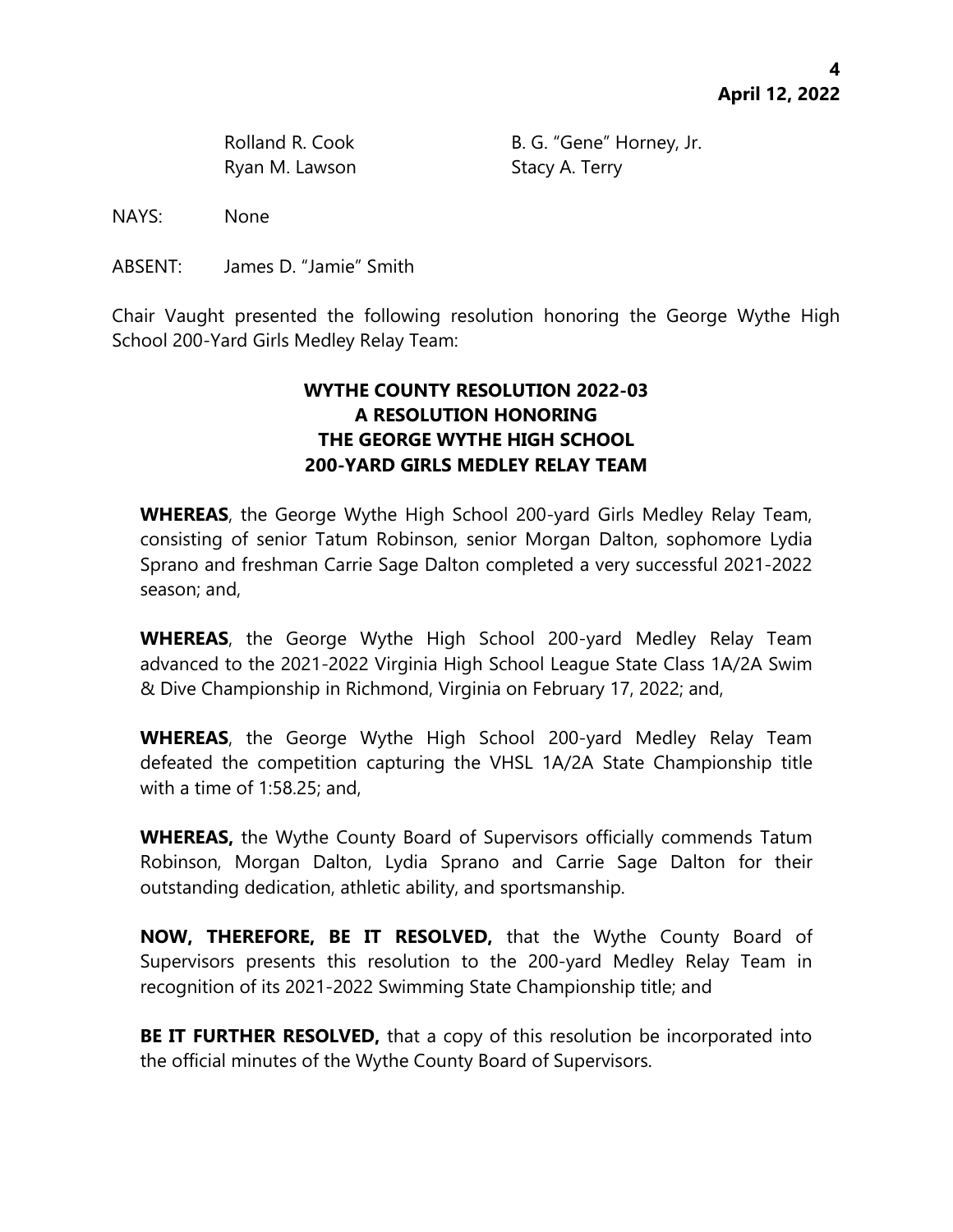Adopted this 12<sup>th</sup> day of April, 2022.

Vice Chair Lawson made a motion, seconded by Supervisor Terry, to adopt Resolution 2022-03 honoring the George Wythe High School 200-Yard Girls Medley Relay Team.

The vote on the motion was as follows:

| AYES: | Brian W. Vaught | Jesse R. Burnett         |
|-------|-----------------|--------------------------|
|       | Rolland R. Cook | B. G. "Gene" Horney, Jr. |
|       | Ryan M. Lawson  | Stacy A. Terry           |

NAYS: None

ABSENT: James D. "Jamie" Smith

Chair Vaught also presented the following resolution honoring Tatum Robinson of the George Wythe High School Swim Team:

# **WYTHE COUNTY RESOLUTION 2022-04 A RESOLUTION HONORING TATUM ROBINSON OF THE GEORGE WYTHE HIGH SCHOOL SWIM TEAM**

**WHEREAS**, George Wythe High School senior Tatum Robinson completed a very successful 2021-2022 swim season; and,

**WHEREAS**, Tatum advanced to the 2021-2022 Virginia High School League State Class 1A/2A Swim & Dive Championship in Richmond, Virginia, on February 17, 2022; and,

**WHEREAS**, Tatum captured the 100 Butterfly championship with a time of 57.86; and,

**WHEREAS**, Tatum captured the 200 Meter Individual Medley championship with a time of 2:08.88, making her the four-time state champion in this event; and,

**WHEREAS,** the Wythe County Board of Supervisors officially commends Tatum for her dedication to excellence for which we all should strive.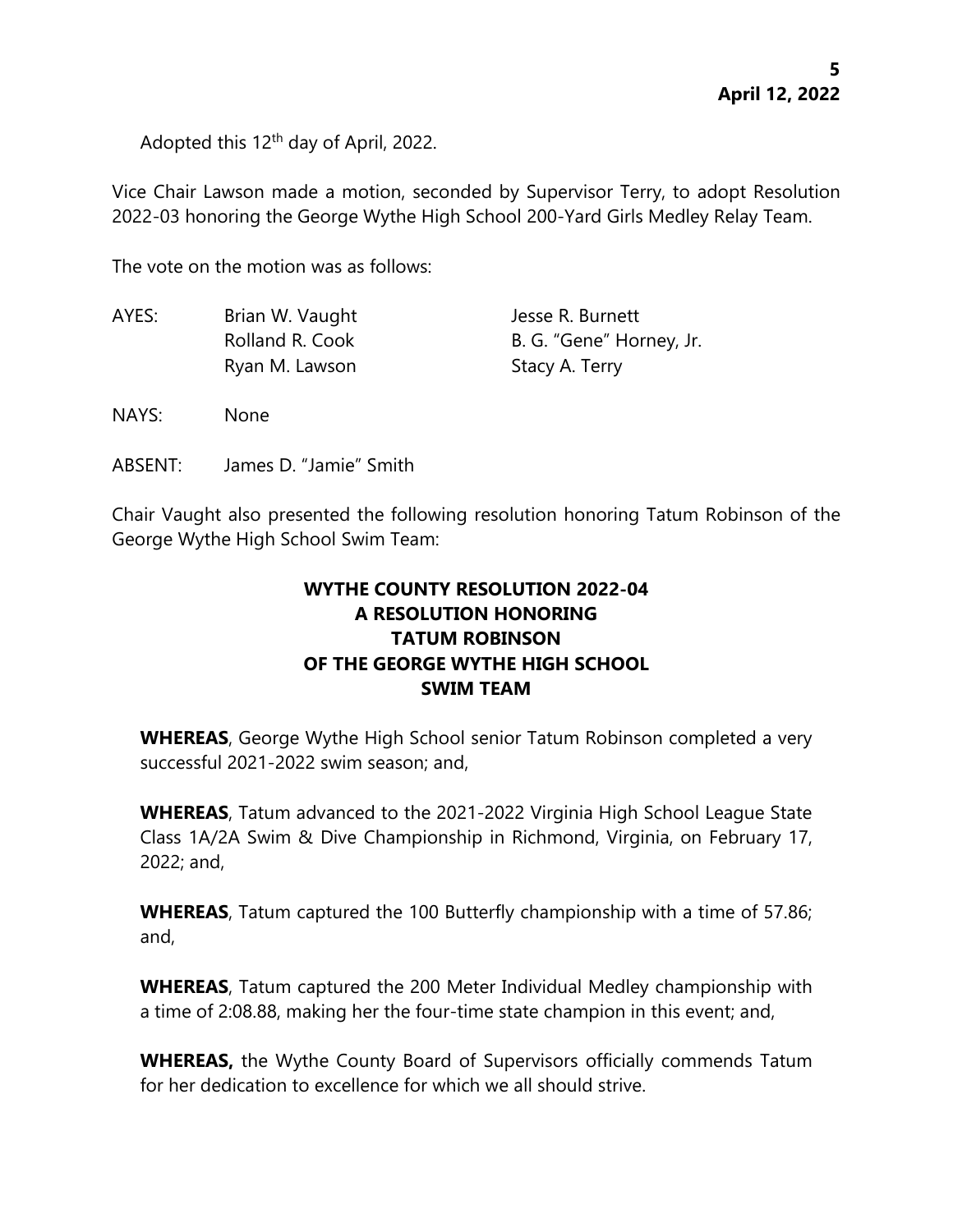**NOW, THEREFORE, BE IT RESOLVED,** that the Wythe County Board of Supervisors presents this resolution to Tatum Robinson in recognition of her 2021-2022 Swimming State Championship titles and wishes Tatum much success in her future swimming endeavors at Marshall University; and,

**BE IT FURTHER RESOLVED,** that a copy of this resolution be incorporated into the official minutes of the Wythe County Board of Supervisors.

Adopted this 12<sup>th</sup> day of April, 2022.

Chair Vaught made a motion, seconded by Supervisor Terry, to adopt Resolution 2022- 04 honoring Tatum Robinson of the George Wythe High School 200-Yard Girls Medley Relay Team.

The vote on the motion was as follows:

AYES: Brian W. Vaught Jesse R. Burnett Rolland R. Cook B. G. "Gene" Horney, Jr. Ryan M. Lawson Stacy A. Terry

NAYS: None

ABSENT: James D. "Jamie" Smith

Mr. Bear commented that these students go above and beyond with their dedication and commitment. These sports require a significant amount of time to train and practice, from the early morning hours to weekends and holidays, and all of these student athletes should be applauded for their efforts.

Chair Vaught added that the parents too should be commended for their involvement and support of the kids in these programs.

### **CITIZENS' TIME**

1. WCPS Proposed Resolution – Ms. Linda Meyer appeared before the Board and stated "As you well know, I've been carrying the torch about pornographic material in our schools for the last 10 months and I have met with every Tom, Dick and Harry possible, and so on. So, I've written up a resolution which I would hope you would take into consideration. This resolution is objecting to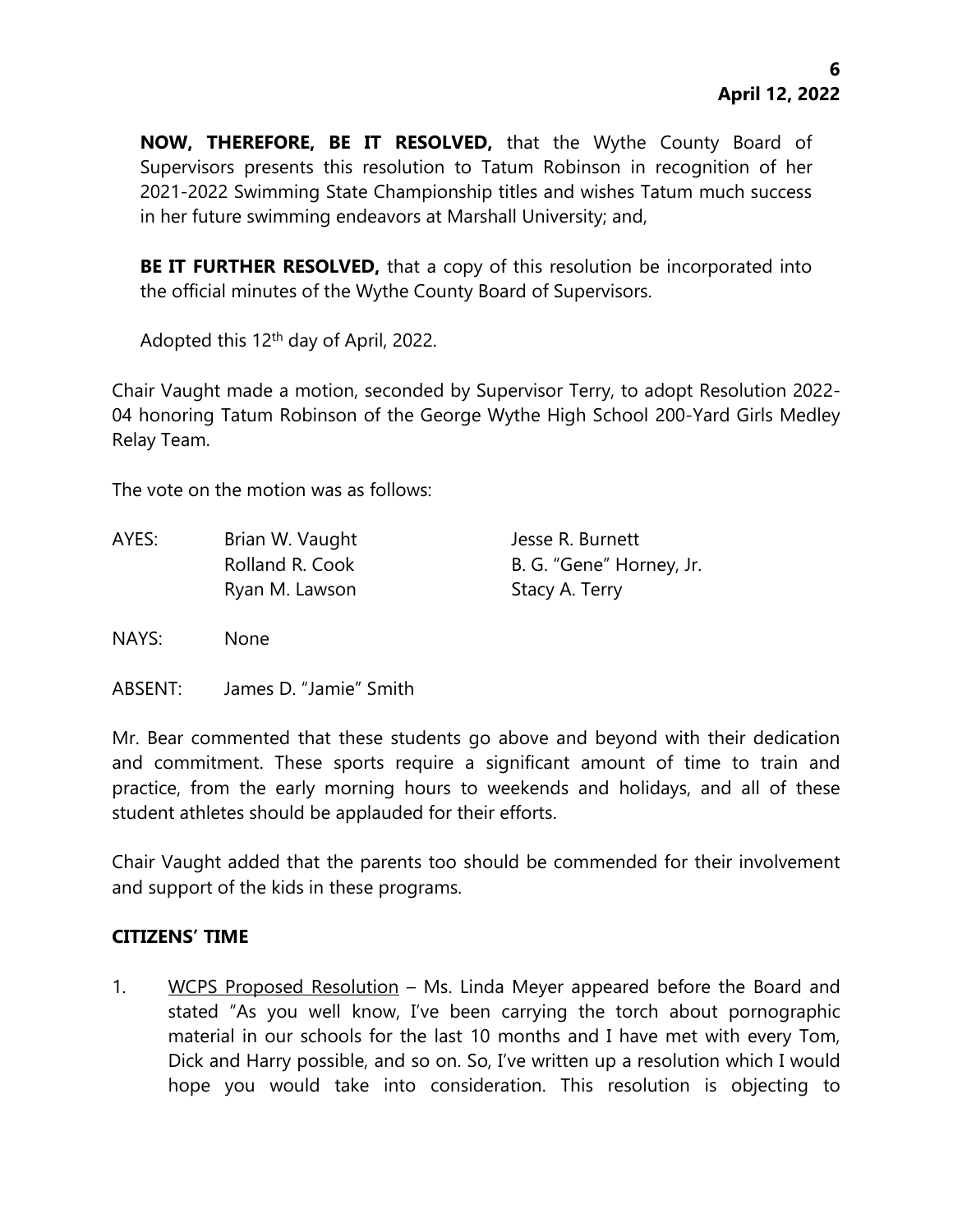pornography in Wythe County schools. WHEREAS, the Wythe County Schools has confirmed the existence of sexually explicit material in our school system; and, WHEREAS, the curriculum director, citizens and the school committee has met to review said books; and, WHEREAS, examples of objectionable books were provided by me, chapter and book and samples such as The Kite Runner, The Bluest Eye, Tricks and Sloppy Firsts; and, WHEREAS, the Wythe County School Board has not taken action to remove these objectionable books noted. THEREFORE, BE IT RESOLVED that the Wythe County Board of Supervisors supports the citizens' efforts to remove these books and asks the School Board to do so without further notice to promote a moral compass. States across the U.S. have been becoming aware and, right next door, our Lieutenant Governor has been doing a fight, let's say, against or objecting to pornography in the North Carolina schools. It's catching on here all over the place and I have written up this resolution. I hope you take it into consideration and act on it so the School Board will have, this will have some teeth and the School Board will, in fact, remove these books from our system. It's interesting to note that even our Public Library only has three of the 25 books that we've objected to which is kind of interesting. So, I'm hoping that you people will take it upon yourselves to help the citizens and if you don't remember, we have a petition with almost 200 people signing objecting to pornographic books which was presented to the School Board and so on and so forth. And we've jumped through all the hoops that they placed and been very explicit about everything. And they still have not made a determination. Thank you."

2. VDOT Issues in Max Meadows – Mr. Steve Red appeared before the Board and stated "Good evening, everybody. What I have to say it won't take very long. I'll try to not waste your time. It's an issue about three different things. One, my girlfriend lives in Max Meadows, owns a home on Carterville Heights Road, and there is every so often, VDOT will come along and they'll, for lack of a better word, they'll whack at a tree. These trees, I don't know what they're invasive trees I've always heard them called Lady Bird bushes. You guys might know what I'm talking about. They're a very invasive tree and they're hard to kill. Well, for the last couple of years, VDOT has continually just nipped on this tree, and now, it's dead on one side and it's growing up out the other side and it's in the ditch; it's in the ditch line. And I know 'cause I've subcontracted over 12 years with VDOT, I know where they're usually, not every case, I know where their right of way is too. Back this year, January maybe early February, I went over to the VDOT lot and talked with the supervisor there. Well, he said 'I will - can't promise you when I'll get to it." was his very word. He wrote it down on a post-it-note and stuck it on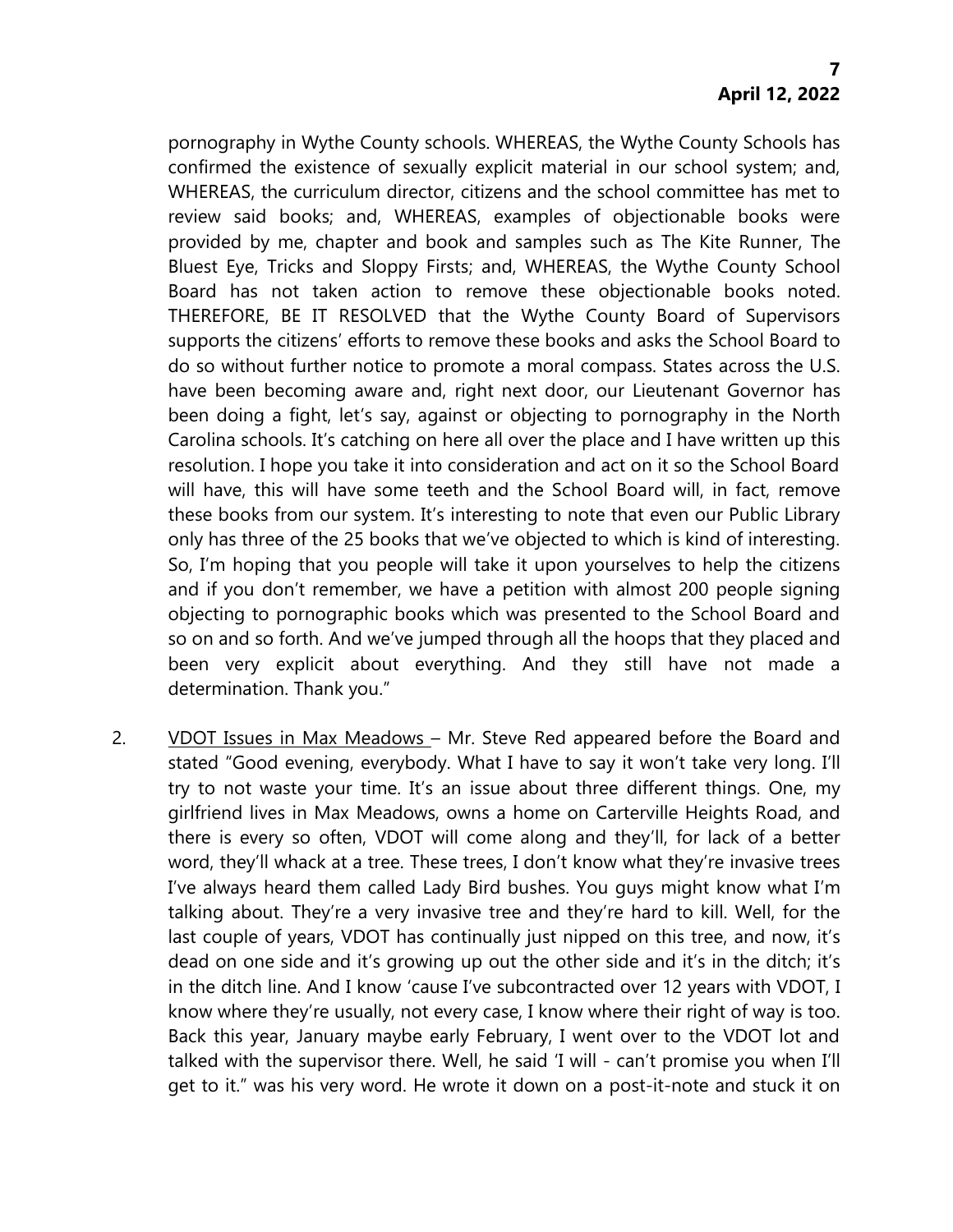top of his desk, like the light over the top of his desk. Well, this has never been resolved and I was trying to give him a hint like you know if you guys still have a piece of equipment called a Boom Axe or Mowtrim, they've got different names for it, they can just take it right off. And the winter time's a good time to do that 'cause people are not outside much, not running the lawnmowers; it's a good time to take care of something like that. But everything's starting to green out now. I had already talked with Mr. Smith; he's not here tonight but he said that he would email or text one of you why I was coming here. I think that would be something so easy to take care of. If you are proud of a house, you got the yard mowed just right, the last thing you want to see is a bunch of dead trees right in your front yard, right in front of your front door, 70 feet away from it. It's too easy to take care of to not do it. And I know they've paid a lot of taxes and taxes on top of taxes to get that road paved in there which I think happened about eight years ago if I'm not mistaken. But I think that's one thing that VDOT should do.

Another thing is at the end of Carterville Heights where it enters Peppers Ferry Road, you have a culvert with two, what we used to call a drop inlet, but there are two pavers that go to it. First paver that runs to the culvert pitch goes under the road; the first one goes, it's filled up with everything you can imagine. It's never been cleaned out, to my knowledge. Me and my girlfriend been looking at this for the last decade, I guess. It's been at least that long. Now that would be on one side of the street you see a really nice, well-kept yard. He's got the same inlet, got the same culvert; he keeps his up. But the other side, it's neglected. It's where the stop sign is at. And not only the stop sign, I looked at it before I come down, you got a stop sign that doubles for a road number sign, then you have the County, Peppers Ferry/Carterville Heights Road sign and you have the fiber optic boxes coming up right within a 10-foot circle. So, there's really no way for the State to come in there and mow that really effectively without moving some of these signs – oh, it's the industrial park sign; I'm sorry. You have all those signs, a bunch right together and then I couldn't hardly ride a lawnmower in between, much less than what you have now. So, I think that is an issue that I think VDOT can solve and, probably a backhoe and a couple of hours, it would take manual labor, you have to shovel it out. But I think they could take care of that in no problem whatsoever.

Lastly, one thing that I have on my mind, there used to be a way to contact VDOT. You could contact your local - but you can't now. No way to contact them. So if, hypothetically, I have a deer in front of the house, or a tree limb busted off in a storm, I mean a big one, not one you can just pick up and carry off, aint no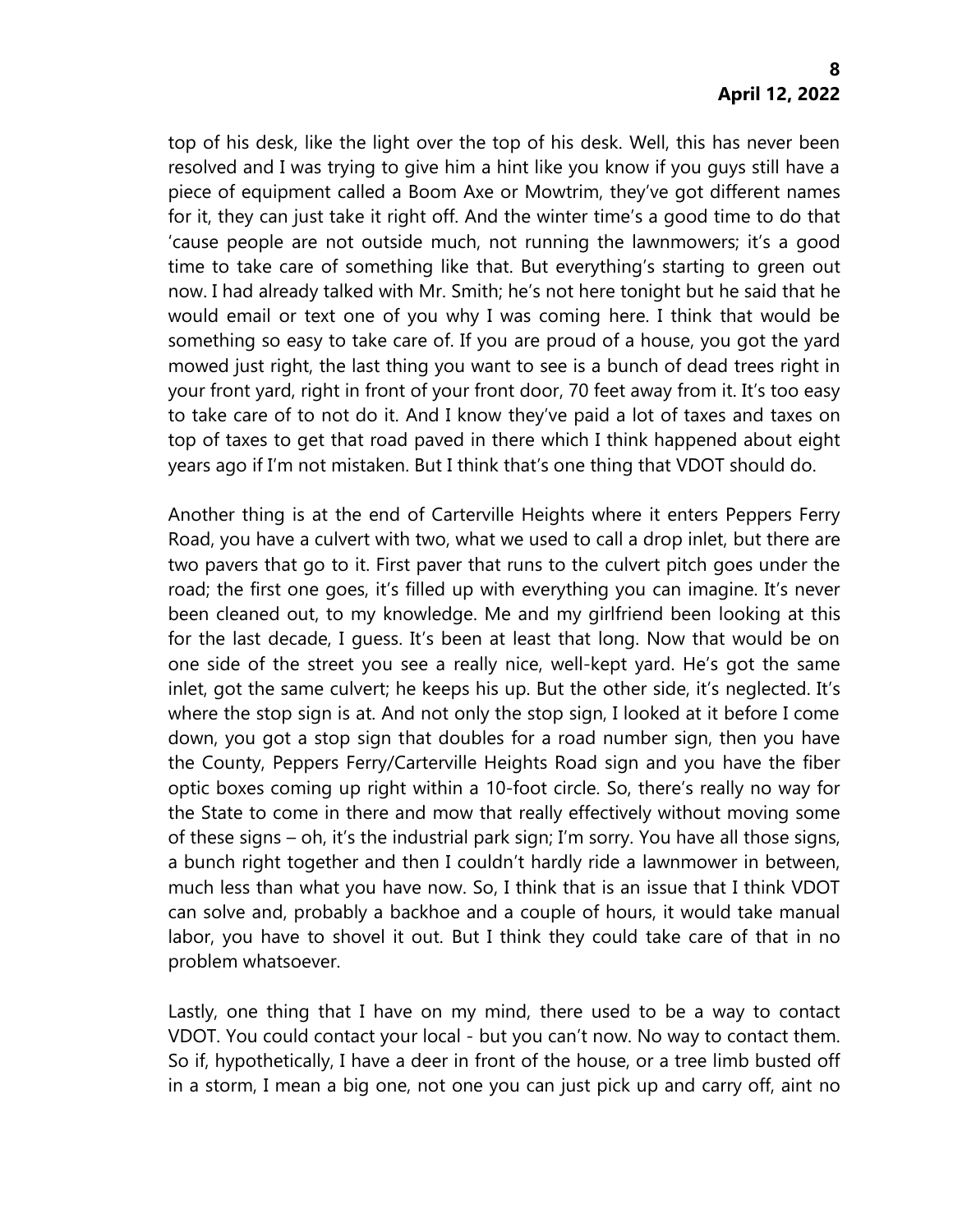way to contact anybody. I don't know if this counsel has a number that you can contact them. I posed Mr. Smith this, I said 'Am I supposed to try to contact you for everything I need to be talking to someone else about? He did not give me a definitive answer but he didn't avoid the answer either. So, I'm posing this to you. With that, that's basically all I have to say. Is there anything you'd like to tell me?"

Chair Vaught responded that Supervisor Smith did communicate with the local VDOT representative regarding these concerns, and this Board will bring it up again tomorrow at their VDOT work session. The Chair understands that everything now has to go through Salem.

Mr. Red continued "But maybe during your meeting you might want to bring up the State taxpayer, and local taxpayer maybe, had to pay for that culvert. It flows and it'll go around it and make a big mud puddle in the road. It has no way, no water leads, it's cut off in it. There's no way for it to get the water in to where it's supposed to go. It's mind-boggling how much taxpayers' money went into building that just so we could let it stop up. You'd been better off not to even put one in there."

The Chair said they would follow-up with VDOT tomorrow at their joint meeting.

Hearing no other comments, Chair Vaught closed Citizens' Time.

# **PAYMENT OF COUNTY INVOICES**

Supervisor Cook made a motion to pay the invoices for approval on April 12, 2022, for the various departments of County government. The invoices were paid on General Warrants 30112205-30112351 and one wire transfer as follows:

# **EXPENDITURES BY DEPARTMENT BOARD OF SUPERVISORS April 12, 2022**

| <b>CHECK#</b> | <b>ISSUE DATE</b> | <b>VENDOR</b>      | <b>AMOUNT</b> |
|---------------|-------------------|--------------------|---------------|
| 30112205      | 03/29/2022        | APPALACHIAN POWER  | \$2,409.23    |
| 30112206      | 03/29/2022        | <b>CENTURYLINK</b> | 51.27         |
| 30112207      | 03/29/2022        | <b>CENTURYLINK</b> | 52.76         |
| 30112208      | 03/29/2022        | <b>CENTURYLINK</b> | 98.97         |
| 30112209      | 03/29/2022        | <b>CENTURYLINK</b> | 124.06        |
| 30112210      | 03/29/2022        | <b>CENTURYLINK</b> | 124.98        |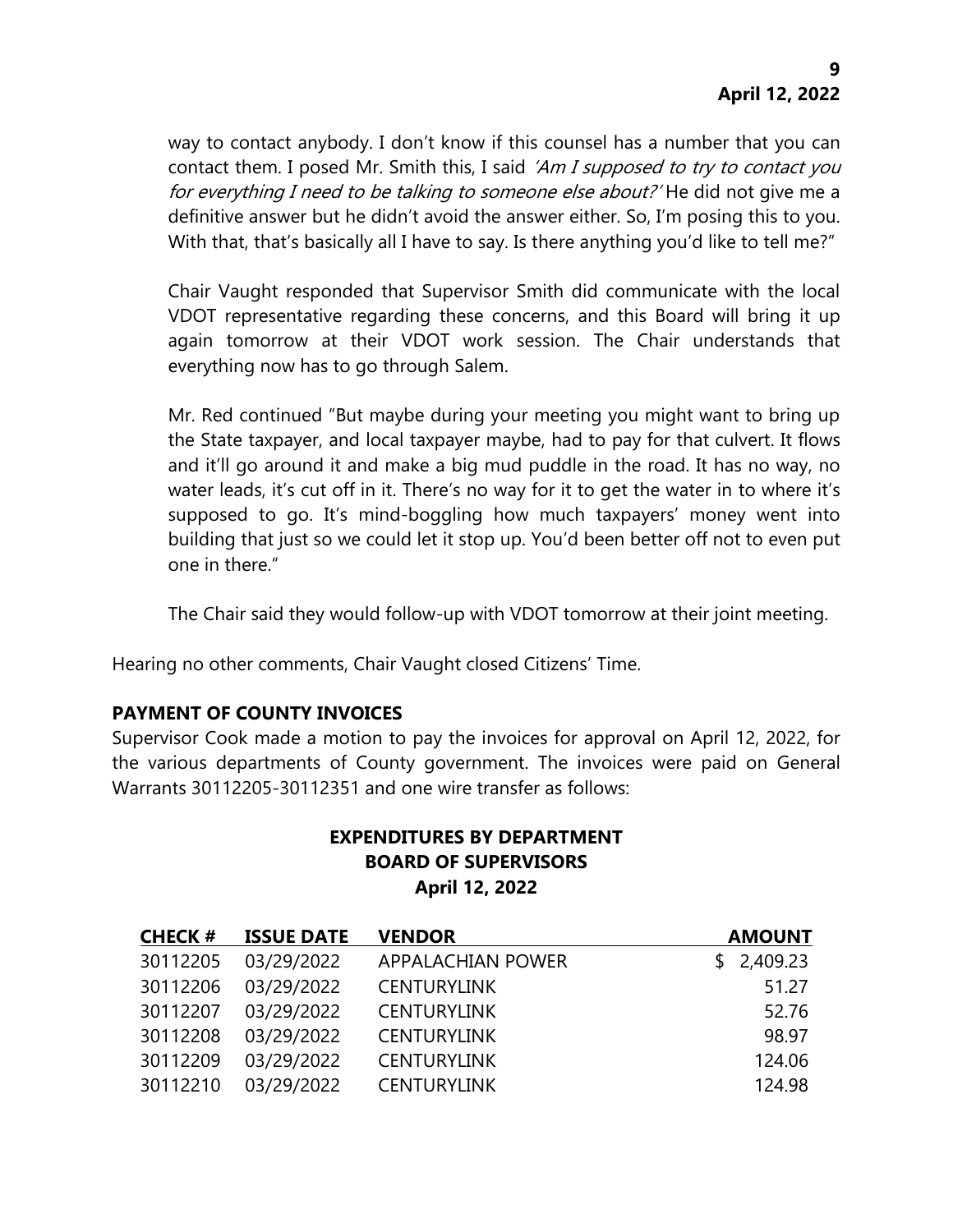| <b>TOTAL EXPENDITURES 03/29/2022</b> |            |                           | \$10,134.25 |
|--------------------------------------|------------|---------------------------|-------------|
| 30112220                             | 03/29/2022 | WYTHE CO WATER & WASTEWAT | 224.63      |
| 30112219                             | 03/29/2022 | <b>VERIZON WIRELESS</b>   | 1,953.80    |
| 30112218                             | 03/29/2022 | <b>SEGRA</b>              | 30.35       |
| 30112217                             | 03/29/2022 | <b>MCI COMM SERVICE</b>   | 782.28      |
| 30112216                             | 03/29/2022 | <b>MCI COMM SERVICE</b>   | 149.64      |
| 30112215                             | 03/29/2022 | <b>MCI COMM SERVICE</b>   | 31.25       |
| 30112214                             | 03/29/2022 | <b>CENTURYLINK</b>        | 3,398.05    |
| 30112213                             | 03/29/2022 | <b>CENTURYLINK</b>        | 309.86      |
| 30112212                             | 03/29/2022 | <b>CENTURYLINK</b>        | 247.34      |
| 30112211                             | 03/29/2022 | <b>CENTURYLINK</b>        | 145.78      |

| <b>CHECK #</b> | <b>ISSUE DATE</b>             | <b>VENDOR</b> | <b>AMOUNT</b> |
|----------------|-------------------------------|---------------|---------------|
| 30112221       | 04/05/2022                    | CMRS-FP       | \$1,000.00    |
|                | 30112222 04/05/2022           | CMRS-FP       | 1,000.00      |
|                | TOTAL EXPENDITURES 04/05/2022 |               | \$2,000.00    |

| <b>CHECK#</b> | <b>ISSUE DATE</b> | <b>VENDOR</b>                    | <b>AMOUNT</b> |
|---------------|-------------------|----------------------------------|---------------|
| (wire)        | 04/12/2022        | <b>TRUIST</b>                    | \$36,881.92   |
| 30112223      | 04/12/2022        | ALL AROUND SPORTING GOODS        | 1,800.00      |
| 30112224      | 04/12/2022        | <b>AMAZON</b>                    | 1,875.85      |
| 30112225      | 04/12/2022        | AMERICAN MINE RESEARCH IN        | 5,596.00      |
| 30112226      | 04/12/2022        | AMERICAN WATER WORKS ASSO        | 176.37        |
| 30112227      | 04/12/2022        | APPALACHIAN JUVENILE COMM        | 16,625.00     |
| 30112228      | 04/12/2022        | <b>APPALACHIAN POWER</b>         | 10,855.33     |
| 30112229      | 04/12/2022        | APPLIED INDUSTRIAL TECH          | 658.53        |
| 30112230      | 04/12/2022        | <b>AUSTIN, MARTIN</b>            | 75.00         |
| 30112231      | 04/12/2022        | AYERS & SOPNS SEPTIC LLC         | 562.50        |
| 30112232      | 04/12/2022        | <b>BARREN SPRINGS VOL FIRE D</b> | 473.99        |
| 30112233      | 04/12/2022        | <b>BKT UNIFORMS</b>              | 1,342.74      |
| 30112234      | 04/12/2022        | <b>BLACKBERRY MULCH</b>          | 1,260.15      |
| 30112235      | 04/12/2022        | <b>BRENNTAG MID-SOUTH INC</b>    | 3,180.22      |
| 30112236      | 04/12/2022        | <b>BROWN EXTERMINATING CO</b>    | 350.00        |
| 30112237      | 04/12/2022        | <b>BUSINESS CARD</b>             | 4,057.58      |
| 30112238      | 04/12/2022        | <b>CARROLL COUNTY PSA</b>        | 19,503.62     |
| 30112239      | 04/12/2022        | CARZ R US LLC                    | 49.00         |
| 30112240      | 04/12/2022        | CATRON, G W                      | 768.09        |
| 30112241      | 04/12/2022        | <b>CAVALIER SUPPLY CO</b>        | 446.45        |
| 30112242      | 04/12/2022        | <b>CDW GOVERNMENT INC</b>        | 497.40        |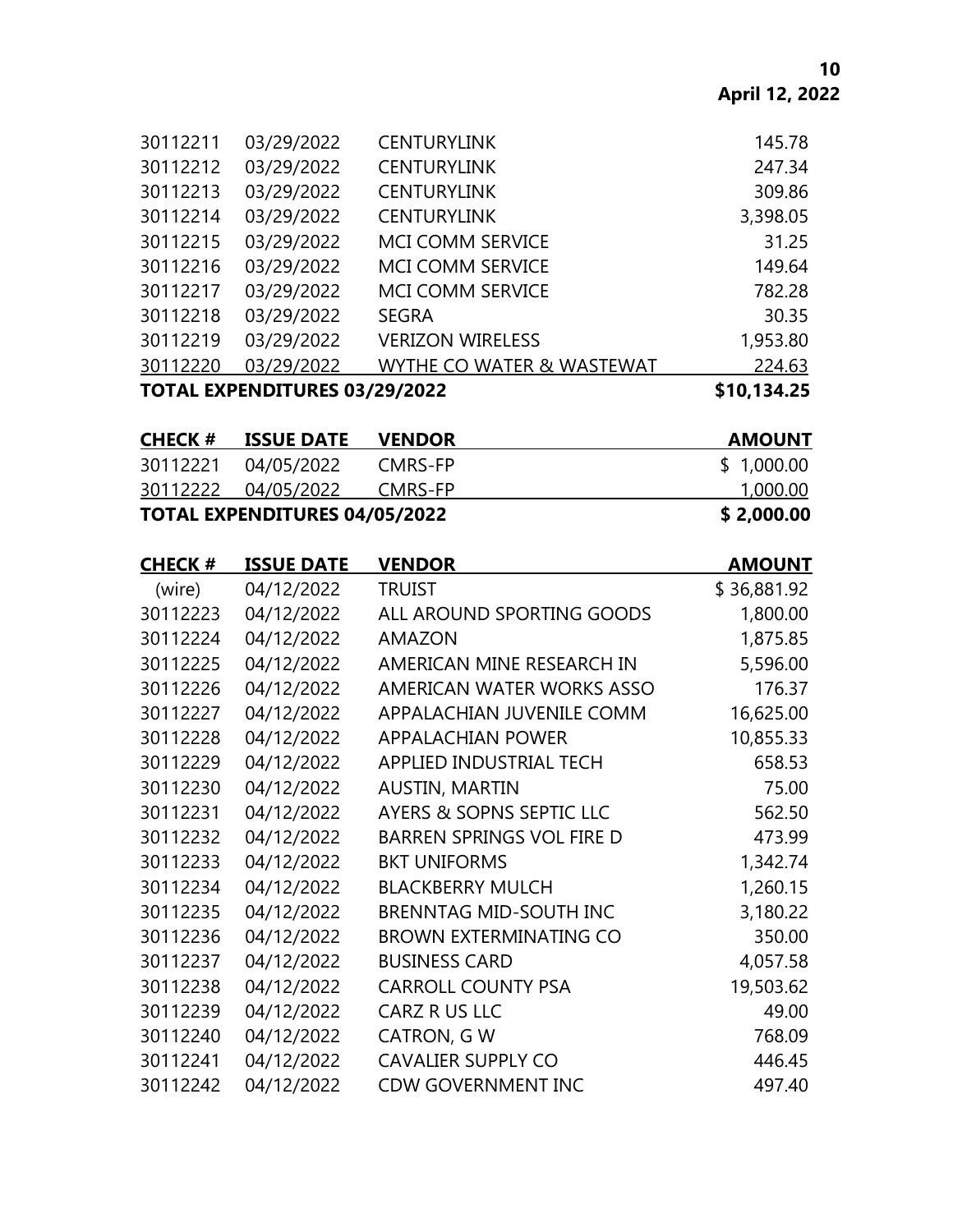# **April 12, 2022**

| 30112243 | 04/12/2022 | <b>CENTURYLINK</b>               | 4,926.71  |
|----------|------------|----------------------------------|-----------|
| 30112244 | 04/12/2022 | COLT W. SIMMONS CONSTRUCT        | 25,020.00 |
| 30112245 | 04/12/2022 | <b>COUNTY OF WYTHE</b>           | 1,416.67  |
| 30112246 | 04/12/2022 | <b>CROWN AWARDS</b>              | 366.99    |
| 30112247 | 04/12/2022 | <b>CW WARTHEN</b>                | 354.89    |
| 30112248 | 04/12/2022 | <b>DALY COMPUTERS</b>            | 991.97    |
| 30112249 | 04/12/2022 | DIVERSIFIED INTEGRATION I        | 190.00    |
| 30112250 | 04/12/2022 | <b>DIVING ENTERPRISES LTD</b>    | 9,744.10  |
| 30112251 | 04/12/2022 | DODSON BROS EXTERMINATING        | 65.00     |
| 30112252 | 04/12/2022 | <b>EMORY WILSON PROCESS</b>      | 2,161.49  |
| 30112253 | 04/12/2022 | <b>ENTERPRISE FM TRUST</b>       | 6,385.85  |
| 30112254 | 04/12/2022 | <b>EPIC SPORTS</b>               | 436.23    |
| 30112255 | 04/12/2022 | <b>FARTHING, SCOT S</b>          | 2,810.00  |
| 30112256 | 04/12/2022 | FEEDING AMERICA SOUTHWEST        | 500.00    |
| 30112257 | 04/12/2022 | <b>FERGUSON ENTERPRISES #5</b>   | 6,627.49  |
| 30112258 | 04/12/2022 | <b>FIDELITY POWER SYSTEMS</b>    | 1,400.00  |
| 30112259 | 04/12/2022 | <b>FIRE RESCUE AND TACTICAL</b>  | 1,227.61  |
| 30112260 | 04/12/2022 | <b>CMRS-FP</b>                   | 1,000.00  |
| 30112261 | 04/12/2022 | <b>GALLS</b>                     | 636.63    |
| 30112262 | 04/12/2022 | <b>GENUINE PARTS COMPANY</b>     | 5.98      |
| 30112263 | 04/12/2022 | <b>GREATAMERICA FINANCIAL SE</b> | 26.00     |
| 30112264 | 04/12/2022 | HARPO'S HARDWARE & BLDG S        | 6.99      |
| 30112265 | 04/12/2022 | <b>ID NETWORKS</b>               | 2,317.00  |
| 30112266 | 04/12/2022 | <b>IRVIN CONSTRUCTION SERVIC</b> | 2,729.50  |
| 30112267 | 04/12/2022 | <b>JACKSON MEMORIAL ELEM.</b>    | 32.85     |
| 30112268 | 04/12/2022 | JOINT IDA OF WYTHE COUNTY        | 70,750.00 |
| 30112269 | 04/12/2022 | JOINT PUBLIC SERVICE AUTH        | 45,101.68 |
| 30112270 | 04/12/2022 | <b>KC AUTOMOTICE</b>             | 20.00     |
| 30112271 | 04/12/2022 | <b>KEGLEY, ROBERT</b>            | 766.34    |
| 30112272 | 04/12/2022 | KINCER, G JOSEPH                 | 137.40    |
| 30112273 | 04/12/2022 | <b>KING-MOORE INC</b>            | 1,761.50  |
| 30112274 | 04/12/2022 | <b>LANE GROUP</b>                | 3,000.00  |
| 30112275 | 04/12/2022 | LEXISNEXIS                       | 740.00    |
| 30112276 | 04/12/2022 | LOWE'S                           | 2,620.28  |
| 30112277 | 04/12/2022 | <b>MARK IV HONDA</b>             | 6,034.00  |
| 30112278 | 04/12/2022 | MATTERN & CRAIG, INC             | 12,495.32 |
| 30112279 | 04/12/2022 | JEFFERY LEE MILLER               | 185.00    |
| 30112280 | 04/12/2022 | MUSSER, JEREMIAH                 | 158.63    |
| 30112281 | 04/12/2022 | <b>NATIONAL POOLS</b>            | 9,999.00  |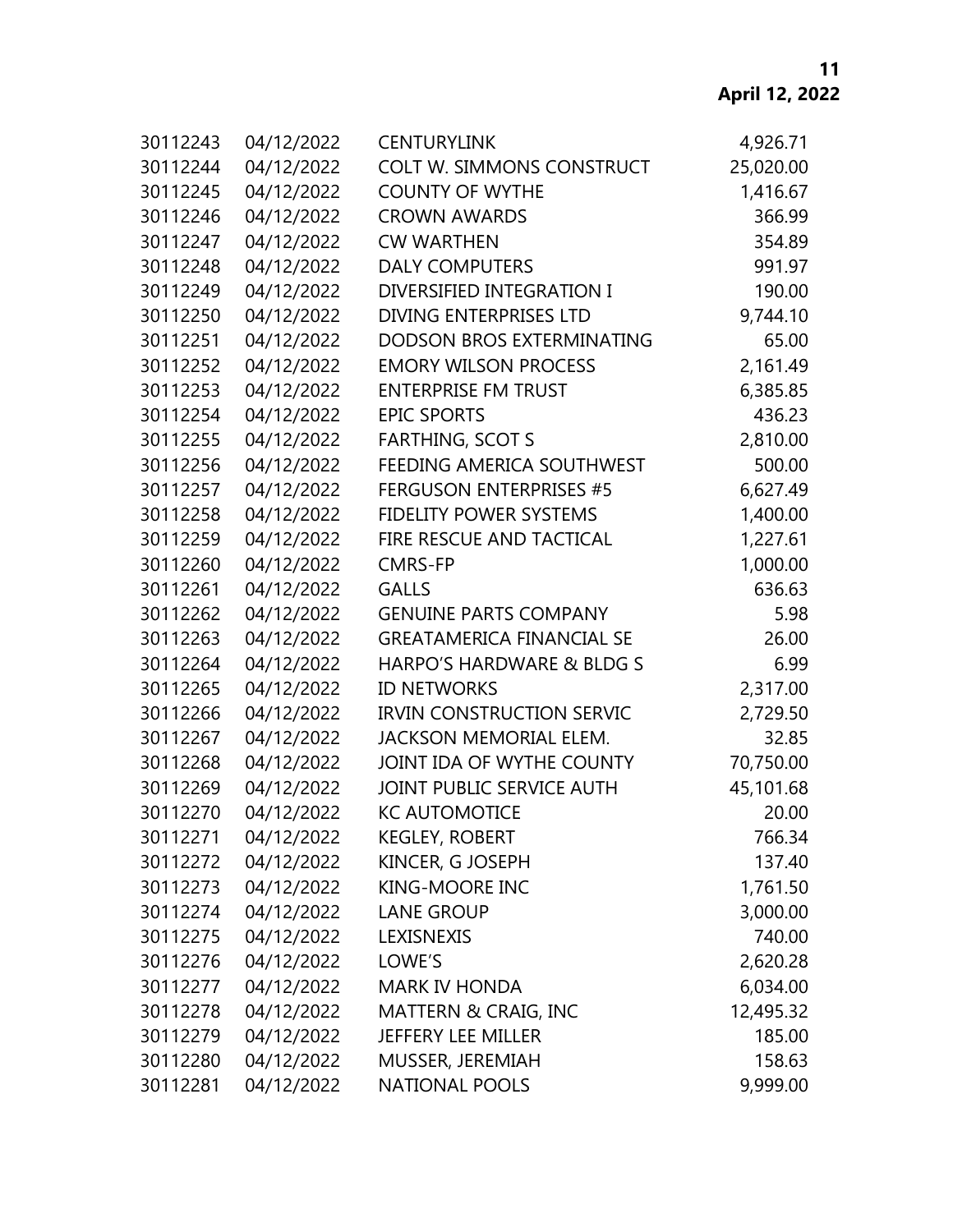# **April 12, 2022**

| 30112282 | 04/12/2022 | NEW RIVER VALLEY REGIONAL        | 134,941.50 |  |
|----------|------------|----------------------------------|------------|--|
| 30112283 | 04/12/2022 | NORFOLK SOUTHERN RAILWAY         | 825.13     |  |
| 30112284 | 04/12/2022 | NORTHERN SAFETY CO INC           | 1,448.16   |  |
| 30112285 | 04/12/2022 | OFFICE OF THE CHIEF MEDIC        | 20.00      |  |
| 30112286 | 04/12/2022 | <b>APRIL ATKINS</b>              | 30.00      |  |
| 30112287 | 04/12/2022 | <b>CASSANDRA E THOMAS</b>        | 30.24      |  |
| 30112288 | 04/12/2022 | <b>CHRISTOPHER T SPENCER</b>     | 4.41       |  |
| 30112289 | 04/12/2022 | <b>CORBIN J MOOSE</b>            | 96.53      |  |
| 30112290 | 04/12/2022 | DAVID M OAKES                    | 175.00     |  |
| 30112291 | 04/12/2022 | ERIC W & JENNIFER RAINEY         | 14.79      |  |
| 30112292 | 04/12/2022 | FOXY'S GOURMET CAFÉ              | 75.00      |  |
| 30112293 | 04/12/2022 | <b>GEORGE SEWELL</b>             | 109.12     |  |
| 30112294 | 04/12/2022 | HOPE MINISTRIES (LYNCH)          | 100.00     |  |
| 30112295 | 04/12/2022 | HOPE MINISTRIES (LYNCH)          | 57.21      |  |
| 30112296 | 04/12/2022 | <b>JEANNIE S AKERS</b>           | 82.65      |  |
| 30112297 | 04/12/2022 | <b>JOHN &amp; DEBORAH TATE</b>   | 112.03     |  |
| 30112298 | 04/12/2022 | <b>LORIE WYATT</b>               | 135.00     |  |
| 30112299 | 04/12/2022 | <b>LORRIE GRAYBEAL</b>           | 135.00     |  |
| 30112300 | 04/12/2022 | <b>MARSHA UNDERWOOD</b>          | 60.00      |  |
| 30112301 | 04/12/2022 | <b>RANDY MITCHELL</b>            | 49.99      |  |
| 30112302 | 04/12/2022 | STEPHANIE D ALBERT               | 57.59      |  |
| 30112303 | 04/12/2022 | STEPHANIE D BEVERLY              | 79.21      |  |
| 30112304 | 04/12/2022 | <b>TYLER HARRINGTON</b>          | 94.52      |  |
| 30112305 | 04/12/2022 | <b>TYLER HARRINGTON</b>          | 55.19      |  |
| 30112306 | 04/12/2022 | <b>TYLER HARRINGTON</b>          | 63.58      |  |
| 30112307 | 04/12/2022 | <b>TYLER HARRINGTON</b>          | 91.47      |  |
| 30112308 | 04/12/2022 | <b>VIRGINIA D TATE</b>           | 79.21      |  |
| 30112309 | 04/12/2022 | <b>VIRGINIA LABOR LAW POSTER</b> | 99.50      |  |
| 30112310 | 04/12/2022 | <b>PAPER CLIP</b>                | 233.02     |  |
| 30112311 | 04/12/2022 | PARTNERSHIP SCREENING INT        | 14.40      |  |
| 30112312 | 04/12/2022 | PEED & BORTZ LLC                 | 51,150.00  |  |
| 30112313 | 04/12/2022 | PITNEY BOWES                     | 156.84     |  |
| 30112314 | 04/12/2022 | PROTECT YOUTH SPORTS             | 71.80      |  |
| 30112315 | 04/12/2022 | <b>QUAD/GRAPHICS, INC</b>        | 9,849.19   |  |
| 30112316 | 04/12/2022 | R&R ENTERPRISES INC              | 246.25     |  |
| 30112317 | 04/12/2022 | REBECCA LYNN SAMPSON             | 155.00     |  |
| 30112318 | 04/12/2022 | RG BECK AZ INC                   | 10,287.76  |  |
| 30112319 | 04/12/2022 | ROANOKE PUMP SALES & SERV        | 281.25     |  |
| 30112320 | 04/12/2022 | ROANOKE TIMES                    | 859.39     |  |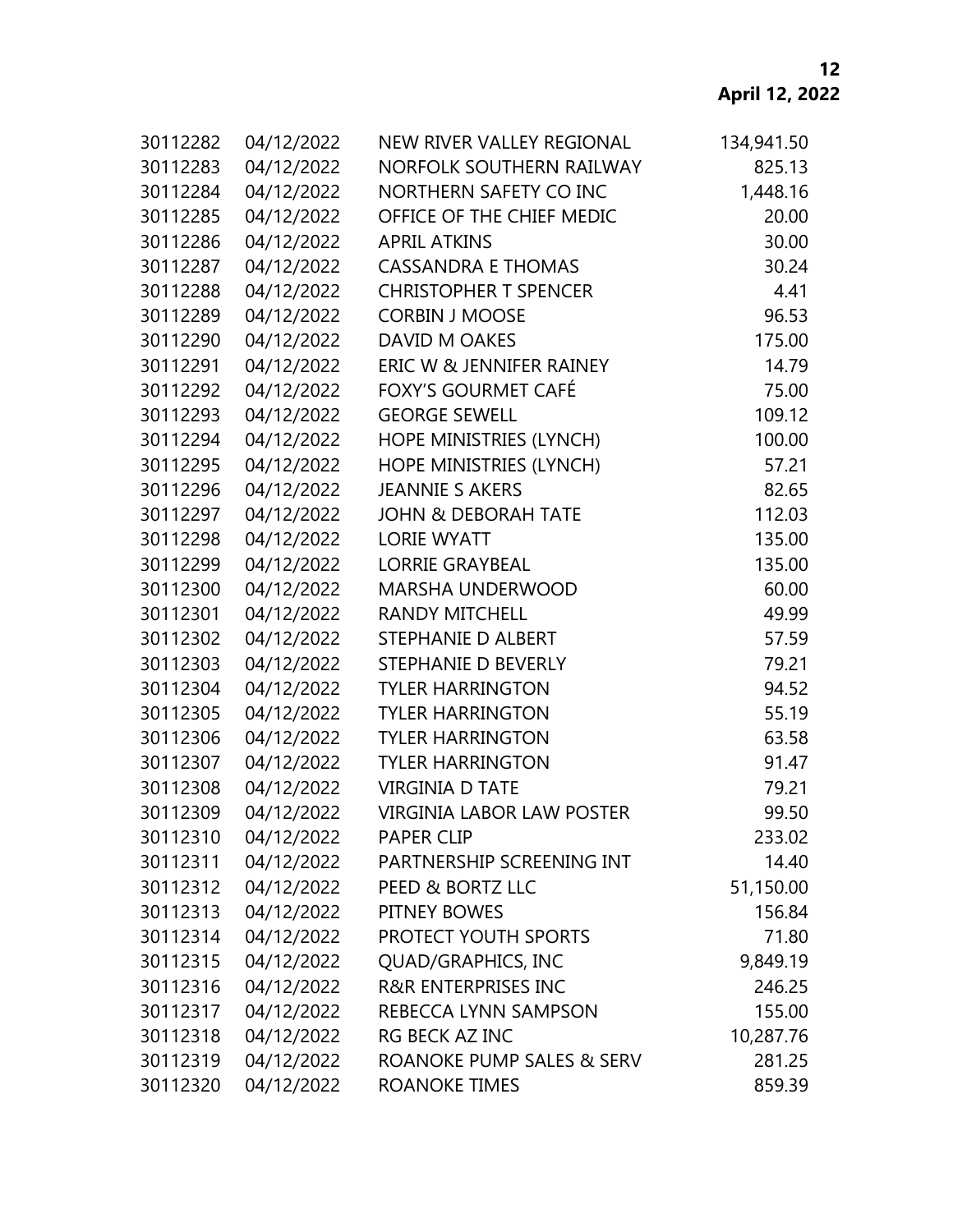| 30112321 | 04/12/2022                    | <b>S&amp;S ENGINEERS INC</b>         | 6,000.00     |
|----------|-------------------------------|--------------------------------------|--------------|
| 30112322 | 04/12/2022                    | <b>S&amp;W FERTILIZER</b>            | 382.00       |
| 30112323 | 04/12/2022                    | SMYTH WYTHE AIRPORT COMMI            | 13,430.00    |
| 30112324 | 04/12/2022                    | SOUTHWESTERN VA GAS SERVI            | 680.58       |
| 30112325 | 04/12/2022                    | STATE ELECTRIC SUPPLY CO             | 48.08        |
| 30112326 | 04/12/2022                    | STRAIGHT ARROW TRANSMISSI            | 663.35       |
| 30112327 | 04/12/2022                    | SUPREME COURT OF VIRGINIA            | 1,217.25     |
| 30112328 | 04/12/2022                    | <b>TESLA ELECTRIC SERV</b>           | 406.32       |
| 30112329 | 04/12/2022                    | THRASHER GROUP INC                   | 69,500.00    |
| 30112330 | 04/12/2022                    | TIDEWATER FLEET SUPPLY LL            | 24,757.20    |
| 30112331 | 04/12/2022                    | <b>WYTHE COUNTY JAM</b>              | 156.54       |
| 30112332 | 04/12/2022                    | <b>TRACTOR SUPPLY COMPANY</b>        | 1,499.99     |
| 30112333 | 04/12/2022                    | <b>TRANSUNION RISK &amp; ALTERNA</b> | 75.00        |
| 30112334 | 04/12/2022                    | TREASURER OF WYTHE COUNTY            | 195.50       |
| 30112335 | 04/12/2022                    | TRI CITIES/SW VA REGIONAL            | 2,975.40     |
| 30112336 | 04/12/2022                    | TRI COUNTY GLASS INC                 | 304.95       |
| 30112337 | 04/12/2022                    | <b>UNIFIRST CORP</b>                 | 118.88       |
| 30112338 | 04/12/2022                    | UNIVERSAL ENVIRONMENTAL S            | 49.00        |
| 30112339 | 04/12/2022                    | <b>USA BLUE BOOK</b>                 | 2,230.49     |
| 30112340 | 04/12/2022                    | <b>V&amp;M RECYCLING</b>             | 80,742.28    |
| 30112341 | 04/12/2022                    | VAUGHT, KATHY                        | 20.00        |
| 30112342 | 04/12/2022                    | <b>VIRGINIA BUSINESS SYST</b>        | 965.92       |
| 30112343 | 04/12/2022                    | <b>VIRGINIA BUSINESS SYSTEMS</b>     | 3.78         |
| 30112344 | 04/12/2022                    | VIRGINIA ELECTRIC SUPPLY,            | 4,520.18     |
| 30112345 | 04/12/2022                    | <b>VUPS</b>                          | 77.70        |
| 30112346 | 04/12/2022                    | WYTHE CO HEALTH DEPT                 | 82,345.00    |
| 30112347 | 04/12/2022                    | WYTHE CO WATER & WASTEWAT            | 1,000.00     |
| 30112348 | 04/12/2022                    | <b>WYTHE TIRE AND MUFFLER</b>        | 889.78       |
| 30112349 | 04/12/2022                    | WYTHEVILLE COMMUNITY COLL            | 157.50       |
| 30112350 | 04/12/2022                    | <b>WYTHEVILLE OFFICE SUPPLY</b>      | 3,053.35     |
| 30112351 | 04/12/2022                    | WYTHEVILLE OFFICE SUPPLY             | 398.19       |
|          | TOTAL EXPENDITURES 04/12/2022 |                                      | \$843,475.98 |

# **TOTAL EXPENDITURES APPROVED 04/12/2022 \$855,610.23**

Supervisor Horney seconded the motion and the roll call vote was as follows:

| AYES: | Brian W. Vaught | Jesse R. Burnett         |
|-------|-----------------|--------------------------|
|       | Rolland R. Cook | B. G. "Gene" Horney, Jr. |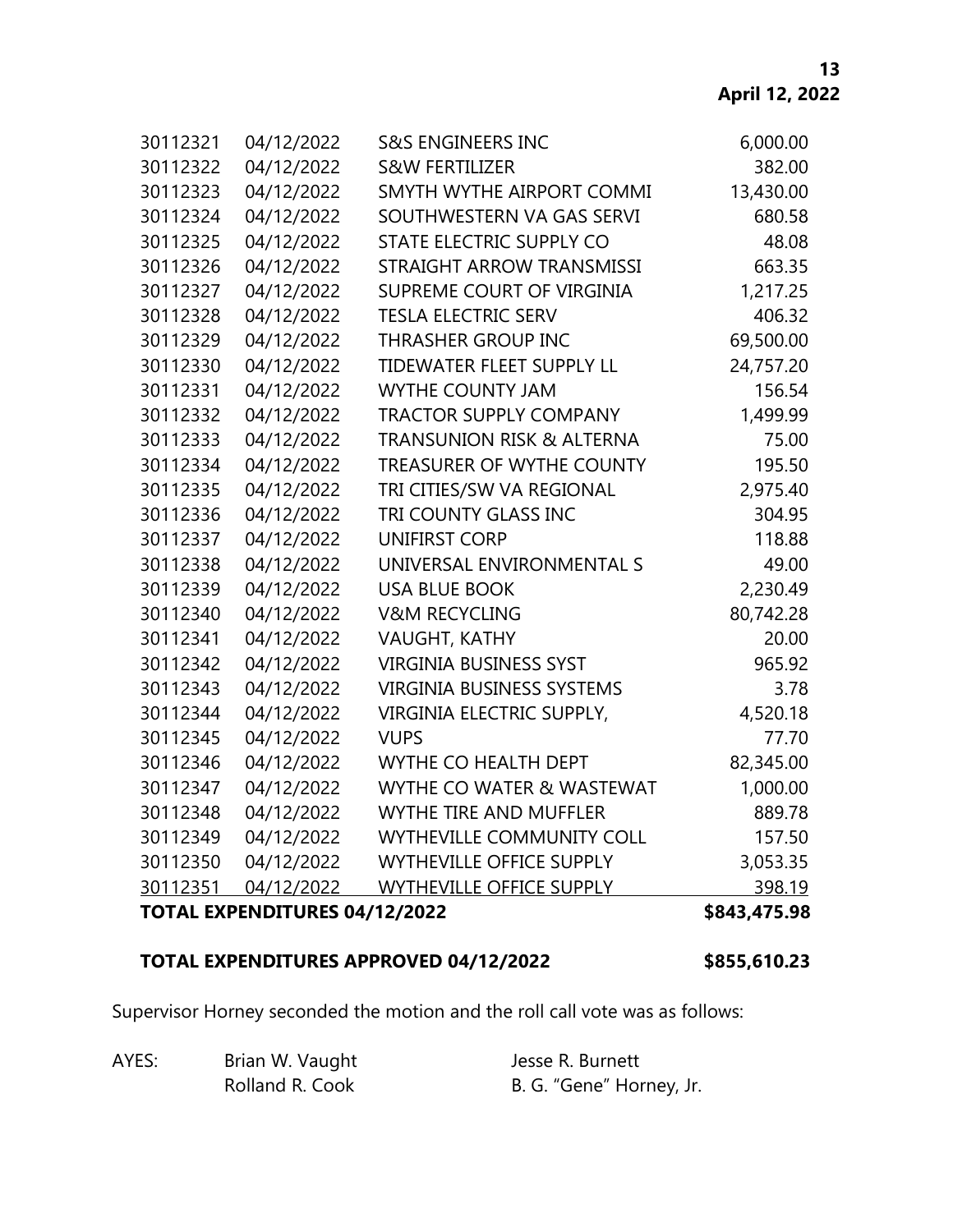Ryan M. Lawson Stacy A. Terry

NAYS: None

ABSENT: James D. "Jamie" Smith

# **MINUTES OF PREVIOUS MEETING**

The Board was presented with the March 22, 2022 minutes for approval.

Supervisor Terry made a motion, seconded by Supervisor Cook, to approve the March 22, 2022 minutes as presented.

The roll call vote was as follows:

AYES: Brian W. Vaught Jesse R. Burnett Rolland R. Cook B. G. "Gene" Horney, Jr. Ryan M. Lawson Stacy A. Terry

NAYS: None

ABSENT: James D. "Jamie" Smith

# **RURAL RETREAT LAKE LEASE**

Mr. Hankins stated that the Rural Retreat Lake Lease has been reviewed by DWR counsel and by the Attorney General's Office. It's an initial five-year lease with option to renew three times for a total maximum of 20 years. However, the County must contact DWR for each renewal, as automatic renewals are not allowed under State Code. If and when the lease should expire, we are required to remove the disc golf course and pool. Also included in the lease is the County's ability to hold two community recreational events each year. DWR continues to prohibit gasoline engines on the lake, as well as horseback riding around the lake.

Mr. Bear added that DWR reserves the right to offer water fowl hunting October through February.

Supervisor Cook made a motion, seconded by Supervisor Terry, to approve the Rural Retreat Lake Lease Agreement as presented and authorize staff or Chair to execute.

The roll call vote on the motion was as follows: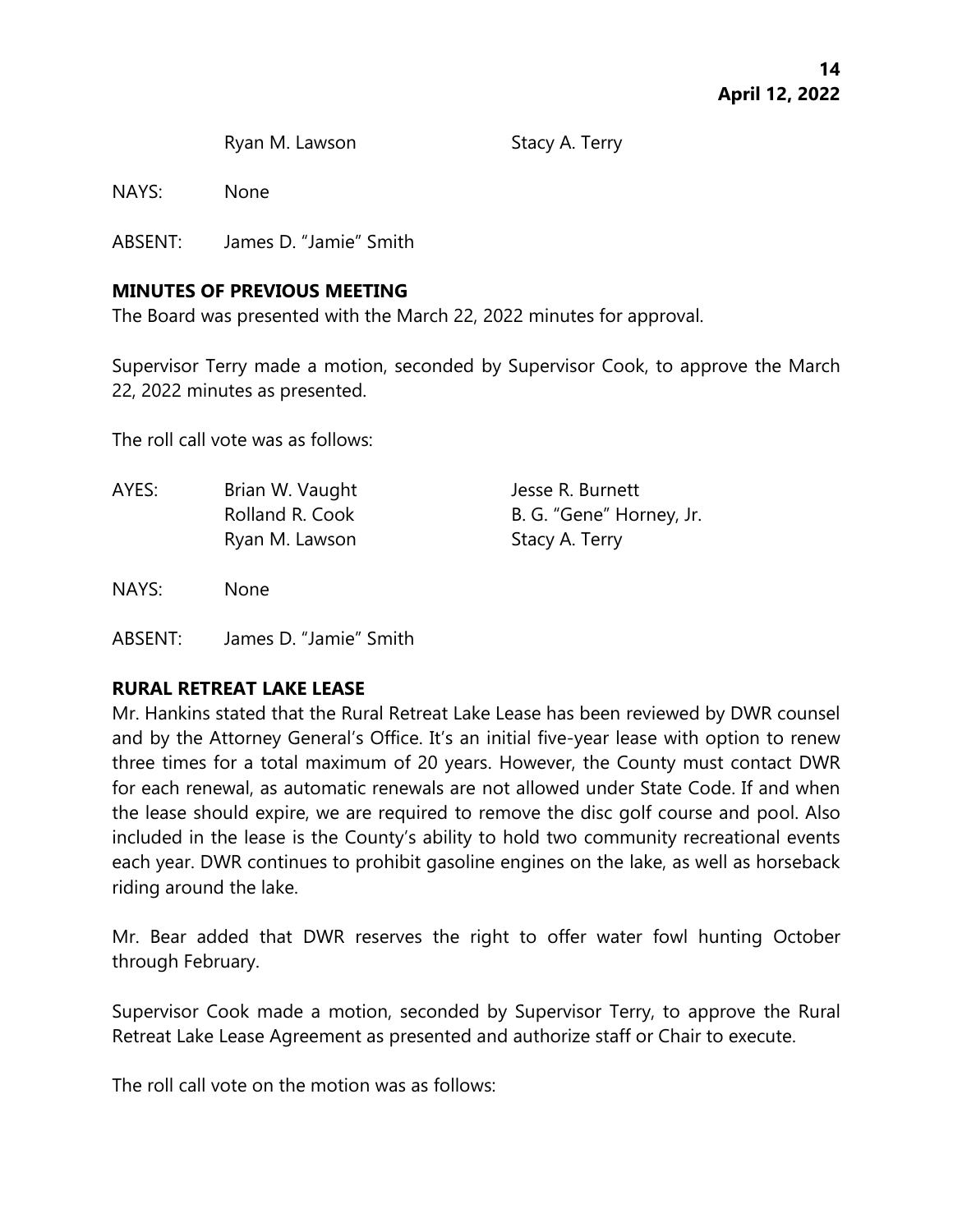| AYES: | Brian W. Vaught |
|-------|-----------------|
|       | Rolland R. Cook |
|       | Ryan M. Lawson  |

Jesse R. Burnett B. G. "Gene" Horney, Jr. Stacy A. Terry

NAYS: None

ABSENT: James D. "Jamie" Smith

Supervisor Cook asked about the email requesting a food truck on Memorial Day. He will forward that email to Mr. Hankins for consideration.

### **MOUNT ROGERS PDC APPOINTMENT**

Mr. Bear referenced Mount Rogers PDC and the open appointment needing to be filled.

Vice Chair Lawson made a motion, seconded by Supervisor Cook, to appoint Stephen Moore to Mount Rogers Planning District Commission.

The vote on the motion was unanimous, with one absent.

# **WYTHEVILLE COMMUNITY COLLEGE APPOINTMENTS**

Chair Vaught mentioned two open appointments at WCC, one vacated by Mr. Danny McDaniel who has served two consecutive four-year terms and is no longer eligible. The other open appointment is that of Mrs. Leslie Farthing.

Supervisor Terry made a motion, seconded by Supervisor Horney, to reappoint Leslie Farthing to the Wytheville Community College Board.

The vote on the motion was unanimous, with one absent.

Mr. Bear brought the general requirements of the WCC Board to the Supervisors' attention when considering potential applicants. Such requirements are included in the board package.

# **DCJS (LOLE) GRANT AWARD**

Supervisor Horney made a motion, seconded by Supervisor Terry, to approve and accept \$1,244 of federal grant money, and to amend and appropriate same to the Sheriff's Office budget.

The roll call vote on the motion was as follows: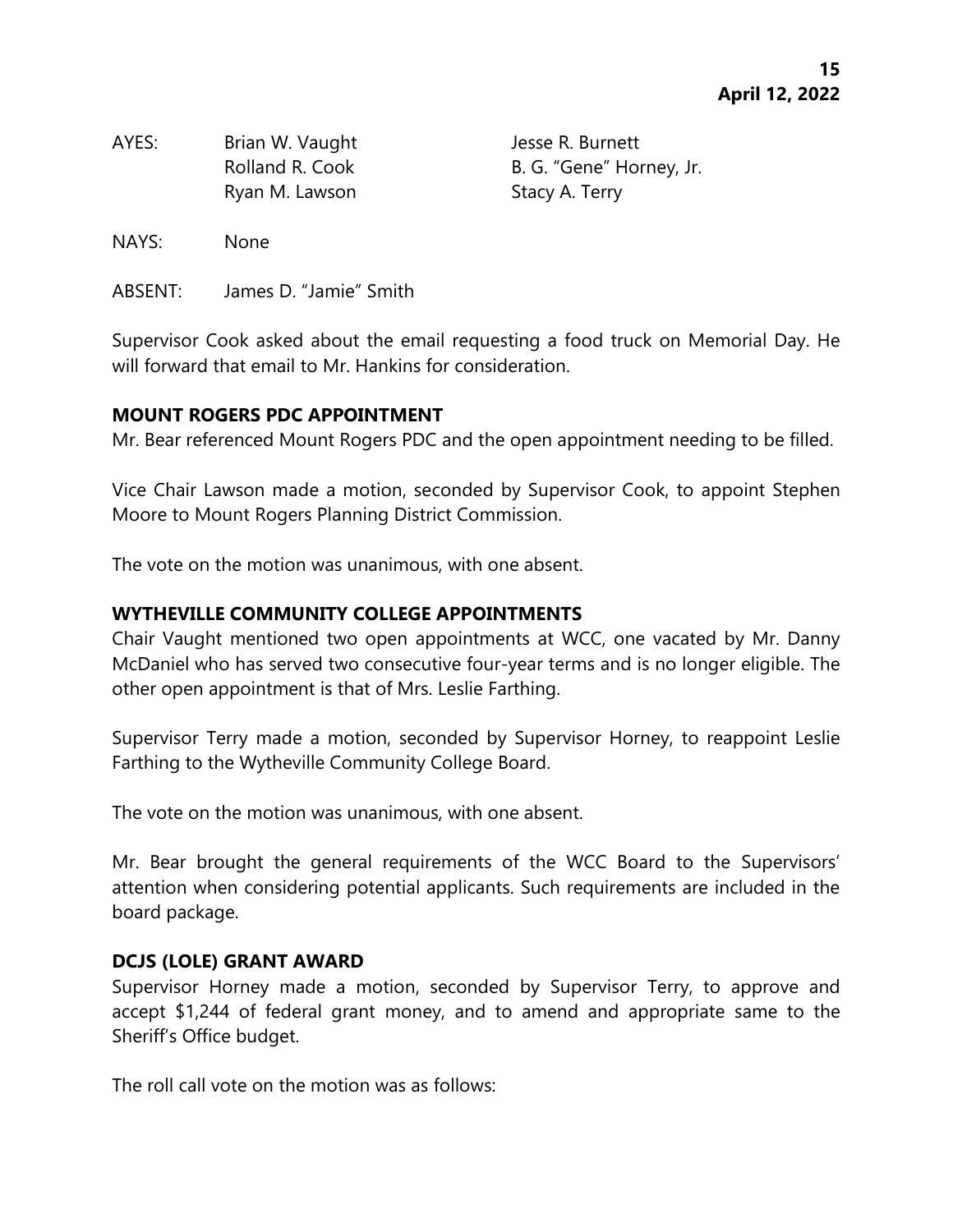| AYES:    | Rolland R. Cook<br>Jesse R. Burnett | B. G. "Gene" Horney, Jr.<br>Stacy A. Terry |
|----------|-------------------------------------|--------------------------------------------|
| NAYS:    | <b>None</b>                         |                                            |
| ABSTAIN: | Brian W. Vaught                     | Ryan M. Lawson                             |
| ABSENT:  | James D. "Jamie" Smith              |                                            |

### **SHERIFF'S OFFICE TRANSFER REQUEST**

Supervisor Burnett made a motion, seconded by Supervisor Cook, to approve the transfer of \$370.01 from 31026-455010 to 3102-461100 for printing services.

The roll call vote on the motion was as follows:

| AYES:    | Rolland R. Cook<br>Jesse R. Burnett | B. G. "Gene" Horney, Jr.<br>Stacy A. Terry |
|----------|-------------------------------------|--------------------------------------------|
| NAYS:    | <b>None</b>                         |                                            |
| ABSTAIN: | Brian W. Vaught                     | Ryan M. Lawson                             |

ABSENT: James D. "Jamie" Smith

# **LANE GROUP – AMENDMENT 1 TO A/E SERVICES AGREEMENT**

Mr. Bear explained that the original agreement with The Lane Group didn't include construction administration services necessary to review contractors' plans, submittals, etc. Staff recommend approval of this amendment in the amount of \$58,750.

Supervisor Cook made a motion, seconded by Vice Chair Lawson, to approve Amendment 1 to Lane Group's Architectural and Engineering Services Agreement as presented.

The roll call vote on the motion was as follows:

AYES: Brian W. Vaught Jesse R. Burnett Ryan M. Lawson Stacy A. Terry

Rolland R. Cook B. G. "Gene" Horney, Jr.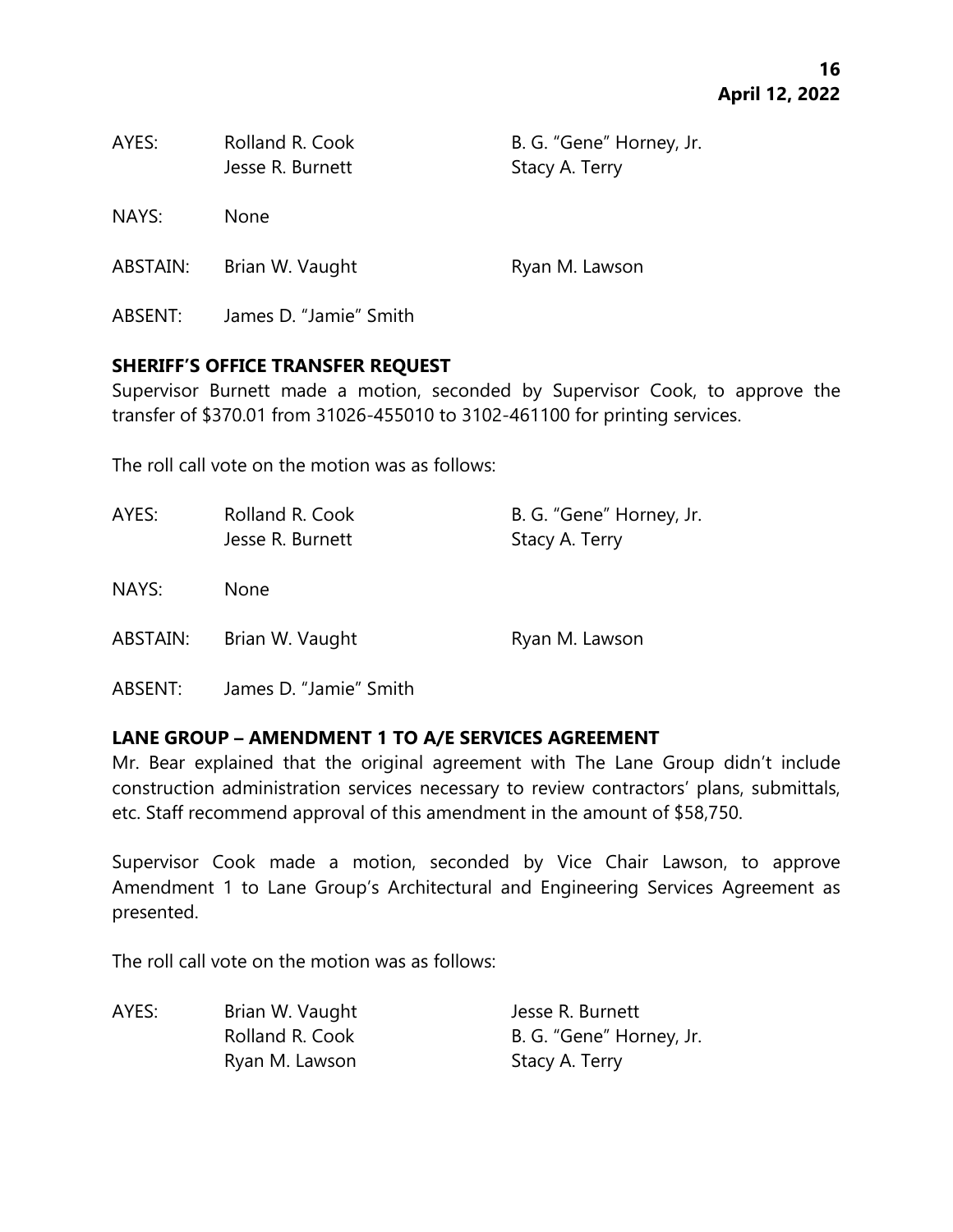NAYS: None

ABSENT: James D. "Jamie" Smith

### **READY MIX ROAD RIGHT-OF-WAY DEDICATION**

Mr. Bear asked for Board approval dedicating Ready Mix Road Right-of-Way to VDOT as the final step in designating the road as State-maintained, from Chapman Road up to the APEX Center.

Vice Chair Lawson made a motion, seconded by Supervisor Horney, to approve the right-of-way dedication for Ready Mix Road.

The roll call vote on the motion was as follows:

AYES: Brian W. Vaught Jesse R. Burnett Rolland R. Cook B. G. "Gene" Horney, Jr. Ryan M. Lawson Stacy A. Terry

NAYS: None

ABSENT: James D. "Jamie" Smith

### **IVANHOE VFD VEHICLE SURPLUS**

Mr. Hankins commented that IVFD has requested the use of their old tanker at the fairgrounds for water control, as the tanker is no longer in use for emergency service purposes.

Supervisor Horney made a motion, seconded by Supervisor Burnett, to declare Ivanhoe VFD's vehicle as surplus and to transfer the title back to them provided stipulations are met (insured and non-emergency usage).

The vote on the motion was unanimous, with one absent.

### **EARMARK FUNDING**

Mr. Bear shared a letter with the Board from Mr. Andy Kegley, H.O.P.E., Inc., requesting a general letter of support to request earmark funding from Congress. This funding would be used for workforce housing and development which is crucial in light of new industries coming to Wythe County.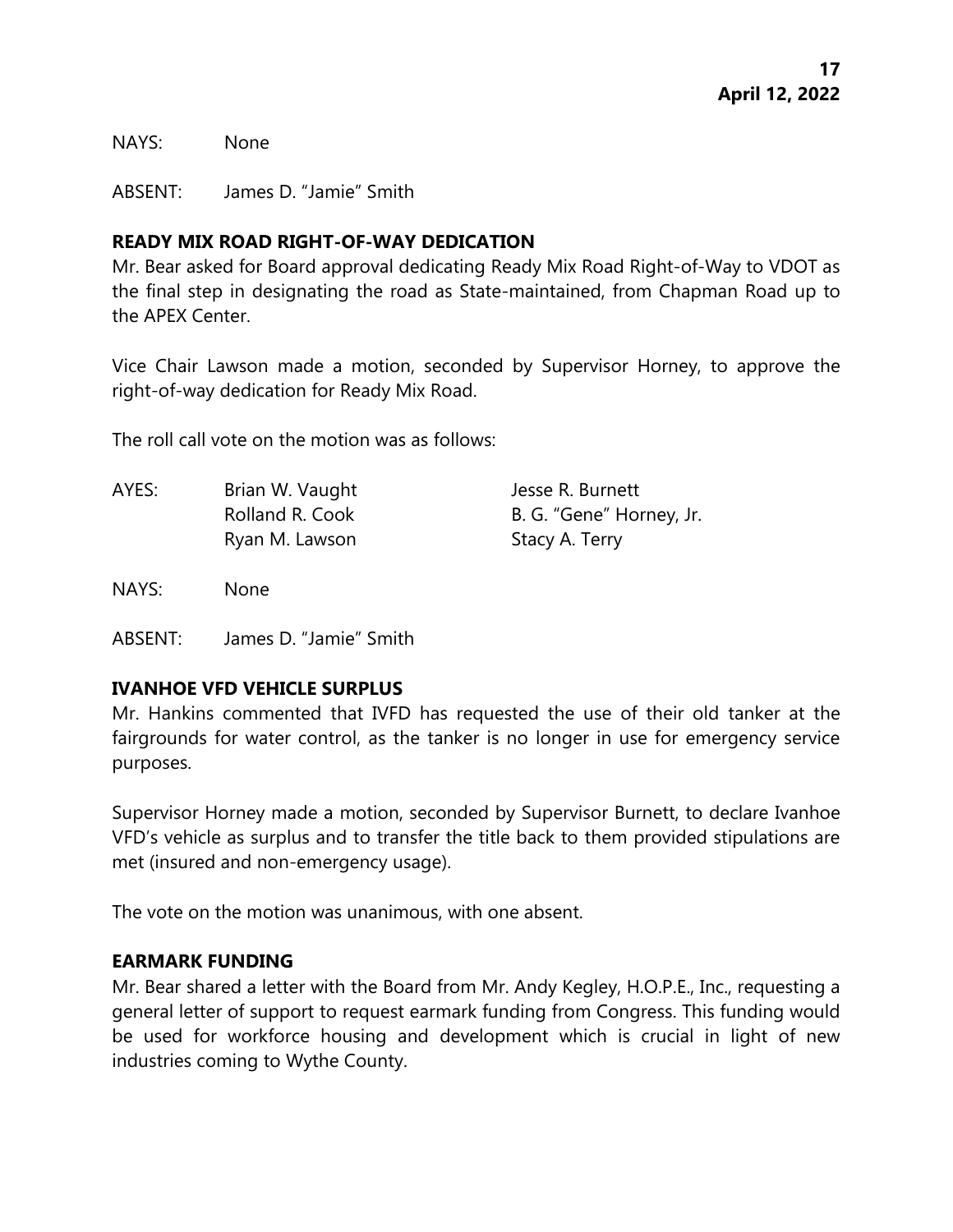Vice Chair Lawson made a motion, seconded by Supervisor Burnett, to authorize a letter of support for H.O.P.E., Inc.'s workforce housing.

The roll call vote on the motion was as follows:

| AYES: | Brian W. Vaught | Jesse R. Burnett         |
|-------|-----------------|--------------------------|
|       | Rolland R. Cook | B. G. "Gene" Horney, Jr. |
|       | Ryan M. Lawson  | Stacy A. Terry           |

NAYS: None

ABSENT: James D. "Jamie" Smith

# **PUBLIC SERVICE RADIO PROVIDER**

Mr. Hankins said that the County has been working to get a contract in place for a public service radio provider. It is still being negotiated and he hopes to have something for the Board to consider at the next meeting.

# **RAIL EXPANSION DOCUMENTS**

Mr. Hankins mentioned that the rail expansion documentation was received today and will be executed as soon as a comprehensive review is completed.

# **MAX MEADOWS VOLUNTEER FIRE DEPARTMENT**

Mr. Hankins received comments from Max Meadows VFD regarding the draft Memorandum of Agreement. While there are some issues the County cannot agree to, both parties will continue working on the agreement.

# **BLUE LINE SOLUTIONS CONTRACT**

Mr. Hankins said that the County is working on the contract with Blue Line, the speed camera enforcement company. He hopes to present this to the Board for approval at the next meeting.

# **REGIONAL IMPROVEMENT COMMISSION**

Mr. Hankins shared information with the Board regarding this Commission along with a draft letter to send to neighboring counties. As background, he said the General Assembly authorized creation of casino gambling in Virginia and that the Bristol District was selected as a location. However, Bristol is not allowed to retain all the gaming tax revenue, and it must be shared by members of the Transportation District. No one has yet moved forward to create the Regional Improvement Commission that is tasked with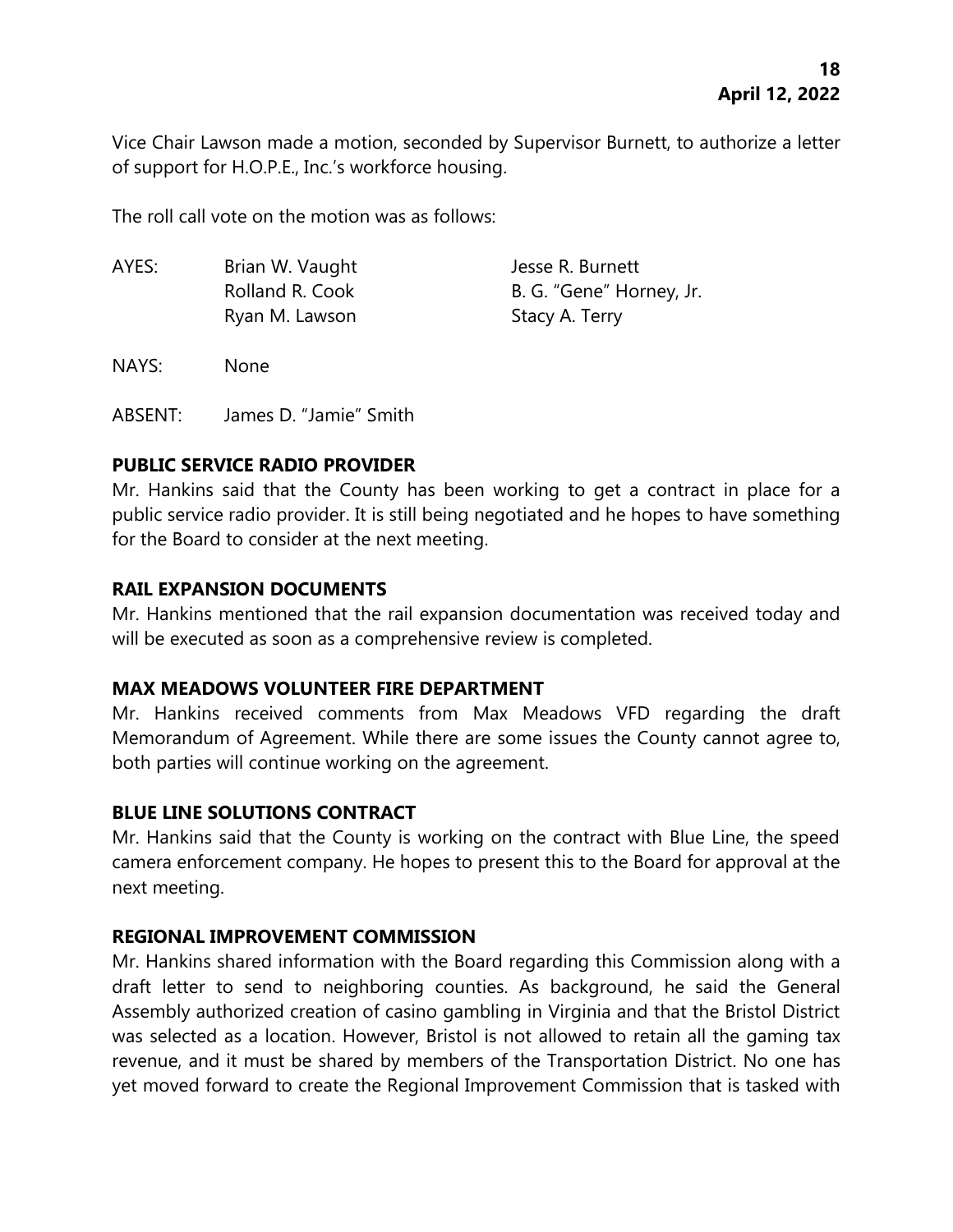disbursing funds from gaming tax revenue. Each county/city will have one representative on the Commission. Mr. Hankins also shared a draft letter he intends to send to the other counties in order to get the ball rolling.

Supervisor Cook made a motion, seconded by Supervisor Burnett, to appoint Mr. Hankins as representative for Wythe County on the Regional Improvement Commission.

The vote on the motion was unanimous, with one absent.

### **SPEEDWELL FIRE TRUCK**

Mr. Hankins mentioned that the Speedwell fire truck should arrive by the end of the month. That delay was due to a few last-minute changes.

# **LEAD MINES RESCUE SQUAD ("LMRS")**

Mr. Hankins wanted to set up a meeting with LMRS and this Board tomorrow but conflicting schedules precluded this from happening. The County had previously agreed to a \$40k match on the purchase of a new ambulance, and it is requested that the Board approve pre-payment of that money upon receipt of an invoice.

Supervisor Terry made a motion, seconded by Supervisor Cook, to authorize prepayment of \$40,000 for LMRS's new ambulance.

The roll call vote on the motion was as follows:

| AYES: | Brian W. Vaught | Jesse R. Burnett         |
|-------|-----------------|--------------------------|
|       | Rolland R. Cook | B. G. "Gene" Horney, Jr. |
|       | Ryan M. Lawson  | Stacy A. Terry           |

NAYS: None

ABSENT: James D. "Jamie" Smith

### **SUPERVISORS' REPORTS**

1. National Telecommunicator's Week – Chair Vaught announced that this is National Telecommunicator's Week and everyone should reach out and thank our dispatchers. It is a very difficult and stressful job, one that results in a lot of turnover, so please let our dispatchers know how much they are appreciated.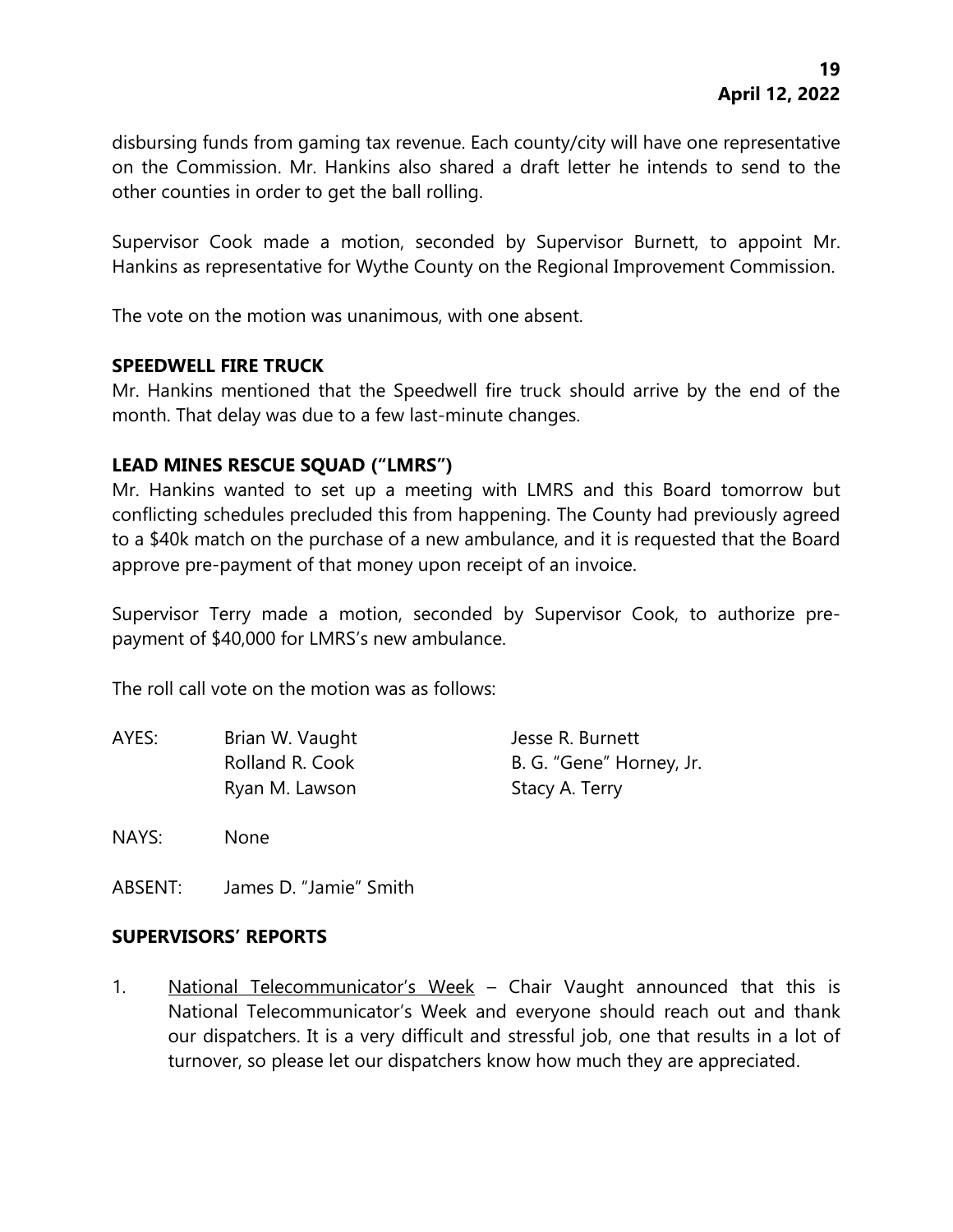### **CLOSED MEETING**

Supervisor Terry made a motion, seconded by Vice Chair Lawson, to enter into Closed Meeting under Code of Virginia Section 2.2-3711.A.3 – Acquisition or Disposition of Real Property (APEX Property and Speedwell District).

The vote on the motion was as follows:

| AYES: | Brian W. Vaught | Jesse R. Burnett         |
|-------|-----------------|--------------------------|
|       | Rolland R. Cook | B. G. "Gene" Horney, Jr. |
|       | Ryan M. Lawson  | Stacy A. Terry           |
| NAYS: | <b>None</b>     |                          |

ABSENT: James D. "Jamie" Smith

Supervisor Cook made a motion, seconded by Supervisor Horney, to return to open meeting.

The vote on the motion was as follows:

| AYES: | Brian W. Vaught | Jesse R. Burnett         |
|-------|-----------------|--------------------------|
|       | Rolland R. Cook | B. G. "Gene" Horney, Jr. |
|       | Ryan M. Lawson  | Stacy A. Terry           |

NAYS: None

ABSENT: James D. "Jamie" Smith

Upon returning to open meeting, Supervisor Terry made a motion, seconded by Vice Chair Lawson, to adopt the following Resolution certifying the business conducted in closed meeting as follows:

# **RESOLUTION CERTIFICATION OF CLOSED MEETING**

**WHEREAS,** the Wythe County Board of Supervisors has convened a closed meeting on this date pursuant to an affirmative recorded vote and in accordance with the provisions of the Virginia Freedom of Information Act; and,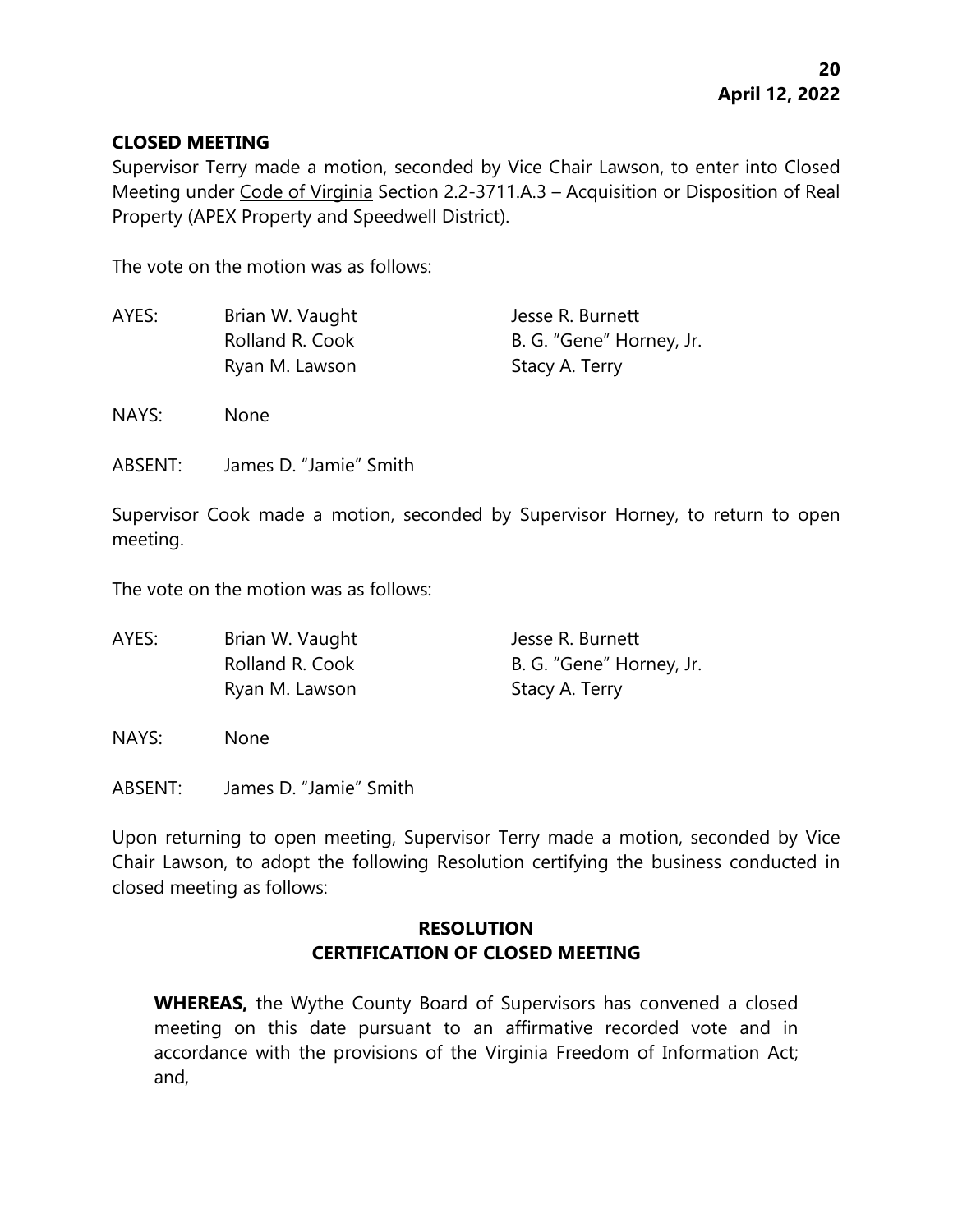**WHEREAS,** Section 2.2-3712 of the Code of Virginia requires a certification by the Wythe County Board of Supervisors that such meeting was conducted in conformity with Virginia law; and,

**NOW, THEREFORE, BE IT RESOLVED** that the Wythe County Board of Supervisors hereby certifies that, to the best of each member's knowledge, (i) only public business matters lawfully exempted from open meeting requirements by Virginia law were discussed in the closed meeting to which this certification resolution applies, and (ii) only such public business matters as were identified in the motion convening the closed meeting were heard, discussed, or considered by the Wythe County Board of Supervisors.

The roll call vote on the motion was as follows:

| AYES: | Brian W. Vaught | Jesse R. Burnett         |
|-------|-----------------|--------------------------|
|       | Rolland R. Cook | B. G. "Gene" Horney, Jr. |
|       | Ryan M. Lawson  | Stacy A. Terry           |

NAYS: None

ABSENT: James D. "Jamie" Smith

### **RECESS**

The Board recessed until Wednesday, April 13, 2022 at 5:30 p.m. for VDOT Work Session.

### **RECONVENE**

The Board reconvened on Wednesday, April 13, 2022 at 5:30 p.m. in the Boardroom of the County Administration Building.

### **MEMBERS PRESENT:**

Brian W. Vaught, Chair **Jesse R. Burnett** Rolland R. Cook James D. "Jamie" Smith B. G. "Gene" Horney, Jr. Stacy A. Terry

# **MEMBERS ABSENT:**

Ryan M. Lawson, Vice Chair

### **STAFF PRESENT:**

Stephen D. Bear, County Administrator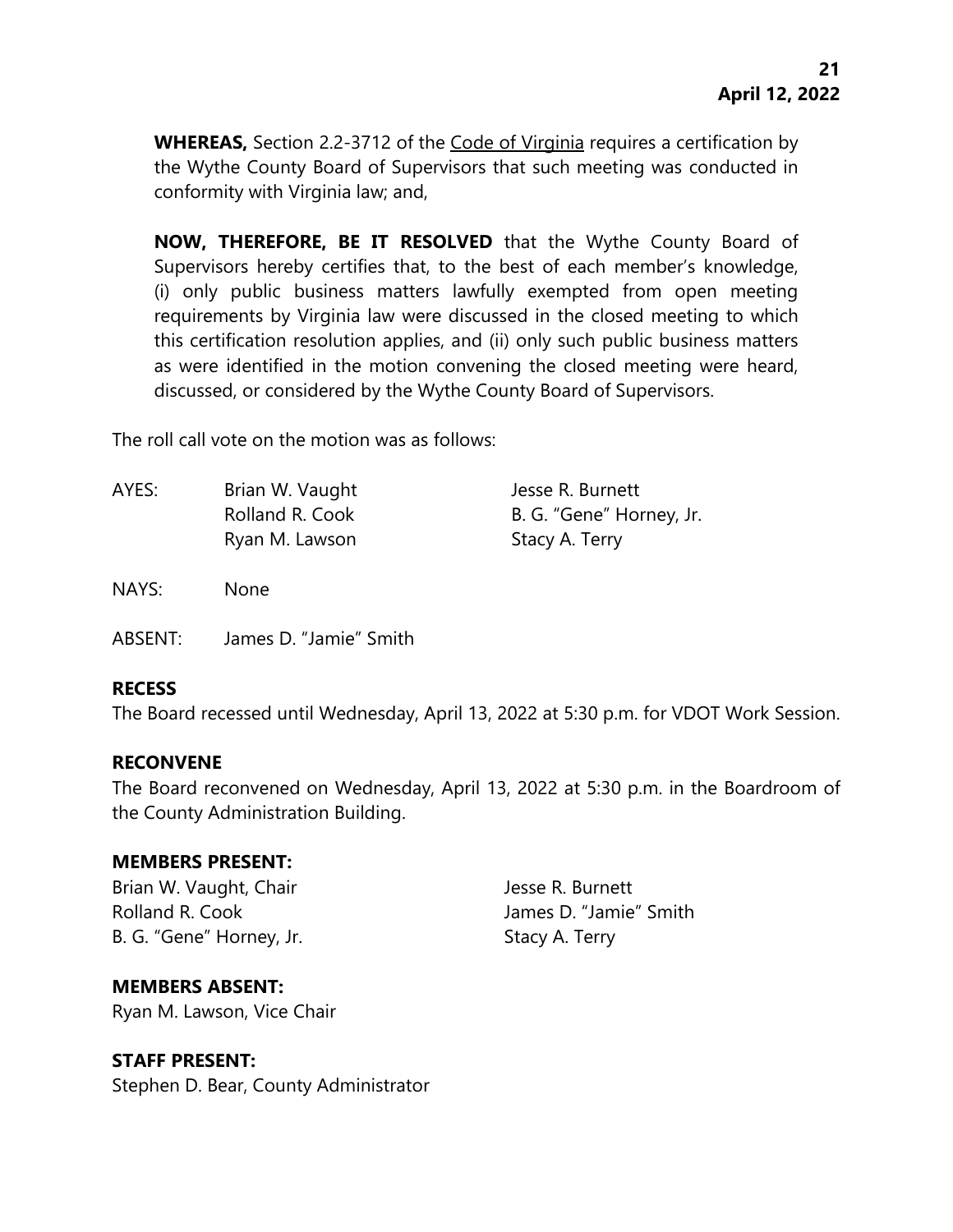Martha Collins, Administrative Assistant/Clerk Matthew C. Hankins, Assistant County Administrator

# **OTHERS PRESENT:**

Andy Fowler, VDOT

# **VDOT WORK SESSION:**

The Board of Supervisors and County staff met with Mr. Andy Fowler, VDOT, to review the Secondary Six-Year Plan.

Supervisor Smith made a motion, seconded by Supervisor Terry, to authorize VDOT to make requested changes to the Six-Year Plan, including .45 miles of Doe Run above Millers Creek, and take 0.5 miles of Millers Creek after Doe Run.

The Six-Year Plan will be updated for public hearing at a later date.

The roll call vote on the motion was as follows:

| Brian W. Vaught        | Jesse R. Burnett         |
|------------------------|--------------------------|
| Rolland R. Cook        | B. G. "Gene" Horney, Jr. |
| James D. "Jamie" Smith | Stacy A. Terry           |
|                        |                          |

NAYS: None

ABSENT: Ryan M. Lawson

The group then discussed Regional Improvement Commission, followed by an update of existing road projects by Mr. Fowler.

(Supervisor Burnett left the meeting.)

# **CLOSED MEETING**

Supervisor Cook made a motion, seconded by Supervisor Terry, to enter into Closed Meeting under Code of Virginia Section 2.2-3711.A.1 – Discussion of Personnel Matters (County Administration Salaries and Max Meadows Fire Department Personnel)

The vote on the motion was as follows:

AYES: Brian W. Vaught B. G. "Gene" Horney, Jr.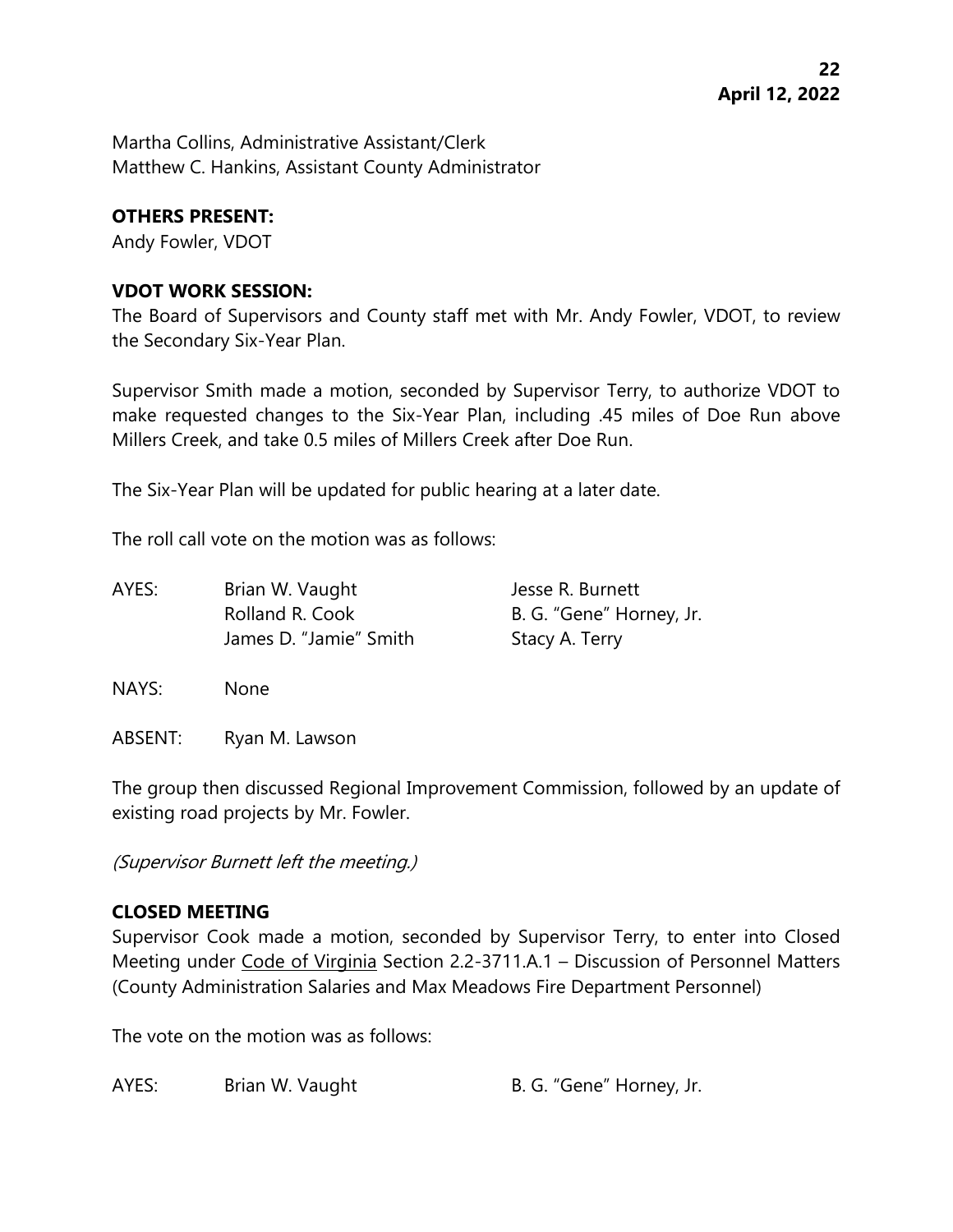| Rolland R. Cook        |
|------------------------|
| James D. "Jamie" Smith |

Stacy A. Terry

NAYS: None

| ABSENT: | Ryan M. Lawson | Jesse R. Burnett |
|---------|----------------|------------------|
|---------|----------------|------------------|

Supervisor Smith made a motion, seconded by Supervisor Terry, to return to open meeting.

The vote on the motion was as follows:

| AYES: | Brian W. Vaught<br>Rolland R. Cook<br>James D. "Jamie" Smith | B. G. "Gene" Horney, Jr.<br>Stacy A. Terry |
|-------|--------------------------------------------------------------|--------------------------------------------|
| NAYS: | <b>None</b>                                                  |                                            |

ABSENT: Ryan M. Lawson Jesse R. Burnett

Upon returning to open meeting, Supervisor Terry made a motion, seconded by Supervisor Cook, to adopt the following Resolution certifying the business conducted in closed meeting as follows:

# **RESOLUTION CERTIFICATION OF CLOSED MEETING**

**WHEREAS,** the Wythe County Board of Supervisors has convened a closed meeting on this date pursuant to an affirmative recorded vote and in accordance with the provisions of the Virginia Freedom of Information Act; and,

**WHEREAS,** Section 2.2-3712 of the Code of Virginia requires a certification by the Wythe County Board of Supervisors that such meeting was conducted in conformity with Virginia law; and,

**NOW, THEREFORE, BE IT RESOLVED** that the Wythe County Board of Supervisors hereby certifies that, to the best of each member's knowledge, (i) only public business matters lawfully exempted from open meeting requirements by Virginia law were discussed in the closed meeting to which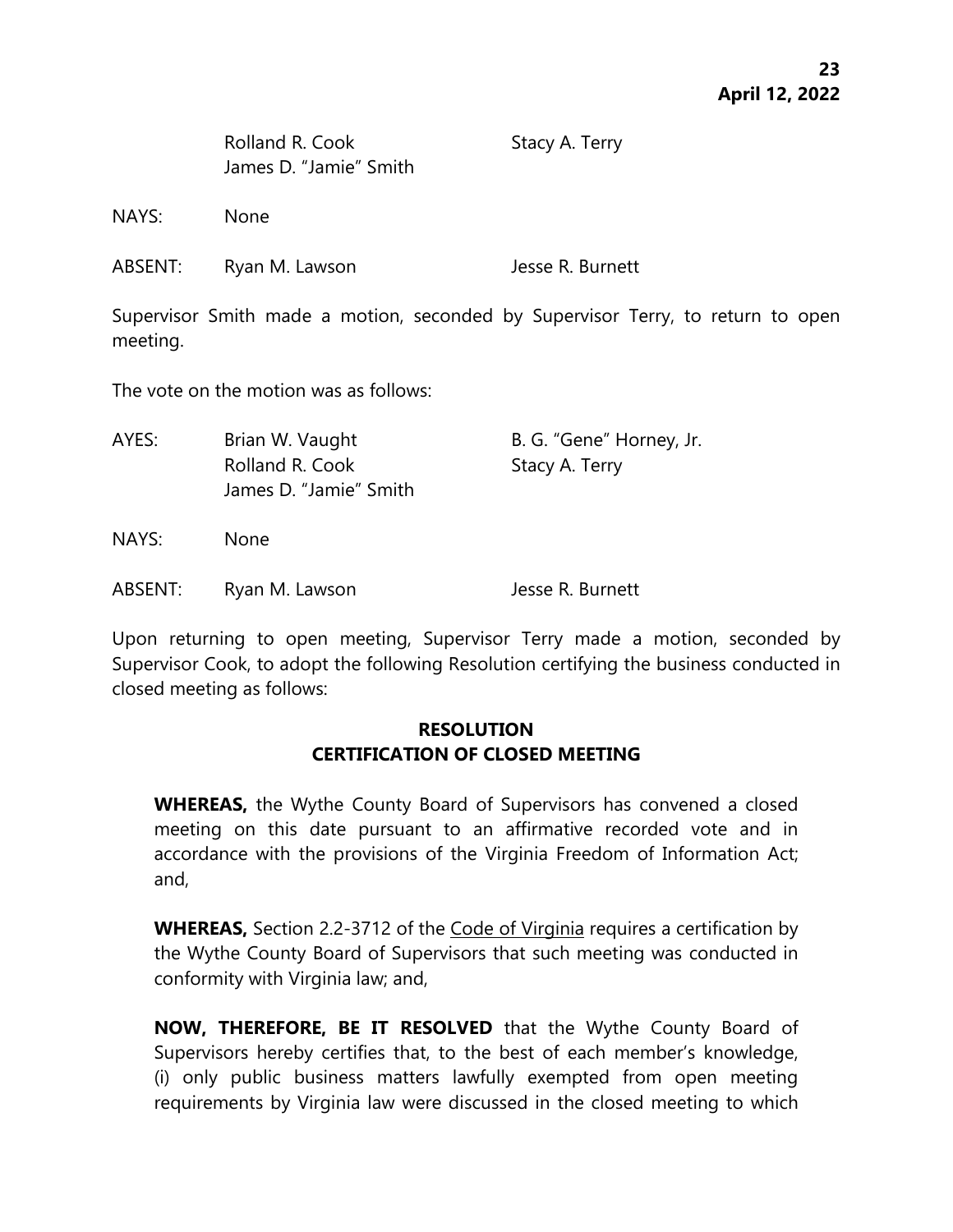this certification resolution applies, and (ii) only such public business matters as were identified in the motion convening the closed meeting were heard, discussed, or considered by the Wythe County Board of Supervisors.

The vote on the motion was as follows:

| AYES:   | Brian W. Vaught<br>Rolland R. Cook<br>James D. "Jamie" Smith | B. G. "Gene" Horney, Jr.<br>Stacy A. Terry |
|---------|--------------------------------------------------------------|--------------------------------------------|
| NAYS:   | None                                                         |                                            |
| ABSENT: | Ryan M. Lawson                                               | Jesse R. Burnett                           |

### **RECESS**

The Board recessed until Wednesday, April 20, 2022 at 5:30 p.m. for a Budget Work Session.

### **RECONVENE**

The Board reconvened on Wednesday, April 20, 2022 at 5:30 p.m. in the Emergency Operations Center conference room.

### **MEMBERS PRESENT:**

Brian W. Vaught, Chair **Jesse R. Burnett** Rolland R. Cook James D. "Jamie" Smith B. G. "Gene" Horney, Jr. Stacy A. Terry

# **MEMBERS ABSENT:**

Ryan M. Lawson, Vice Chair

# **STAFF PRESENT:**

Stephen D. Bear, County Administrator Martha Collins, Administrative Assistant/Clerk Matt Hankins, Assistant County Administrator Regina Williams, Finance Director

# **LEAD MINES RESCUE SQUAD BOARD:**

| <b>Sissy Anders</b> | <b>Chuck Parnell</b> |
|---------------------|----------------------|
| Cody Jackson        | William Watts        |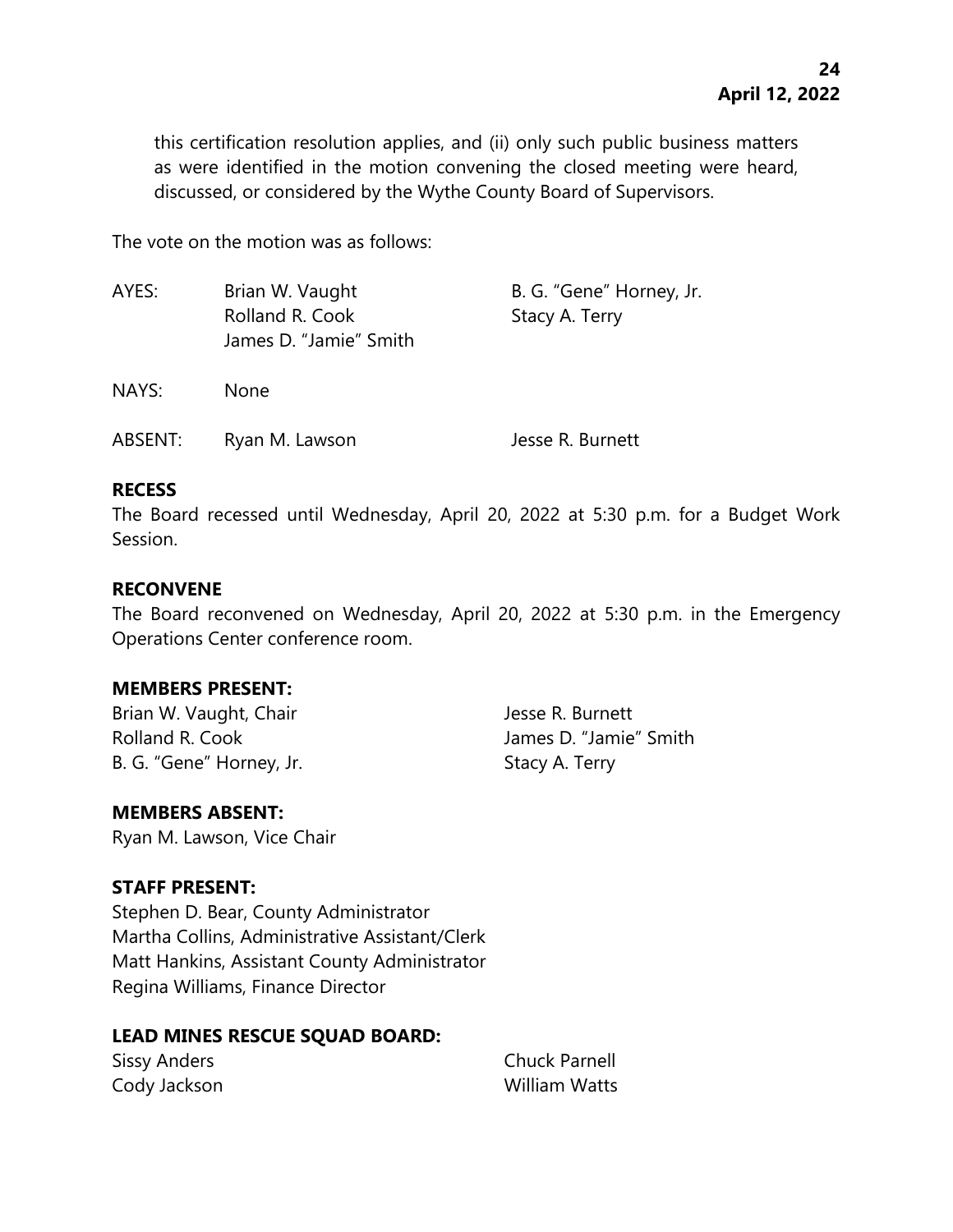Kim Lovingood

### **WORK SESSION**

The Board of Supervisors and County staff met with Lead Mines Rescue Squad ("LMRS") Board of Directors to review and discuss LMRS operations.

Afterwards, the Board of Supervisors and County staff discussed Reassessment Values as well as Tax Rates (real estate and personal property).

(Supervisor Terry left the meeting.)

### **CLOSED MEETING**

Supervisor Smith made a motion, seconded by Supervisor Burnett, to enter into Closed Meeting under Code of Virginia Section 2.2-3711.A.1 – Discussion of Personnel Matters (Salaries).

The vote on the motion was as follows:

| AYES:   | Brian W. Vaught<br>Rolland R. Cook<br>James D. "Jamie" Smith | Jesse R. Burnett<br>B. G. "Gene" Horney, Jr. |
|---------|--------------------------------------------------------------|----------------------------------------------|
| NAYS:   | <b>None</b>                                                  |                                              |
| ABSENT: | Ryan M. Lawson                                               | Stacy A. Terry                               |

Supervisor Smith made a motion, seconded by Supervisor Cook, to return to open meeting.

The vote on the motion was as follows:

| AYES:   | Brian W. Vaught<br>Rolland R. Cook<br>James D. "Jamie" Smith | Jesse R. Burnett<br>B. G. "Gene" Horney, Jr. |
|---------|--------------------------------------------------------------|----------------------------------------------|
| NAYS:   | <b>None</b>                                                  |                                              |
| ABSENT: | Ryan M. Lawson                                               | Stacy A. Terry                               |